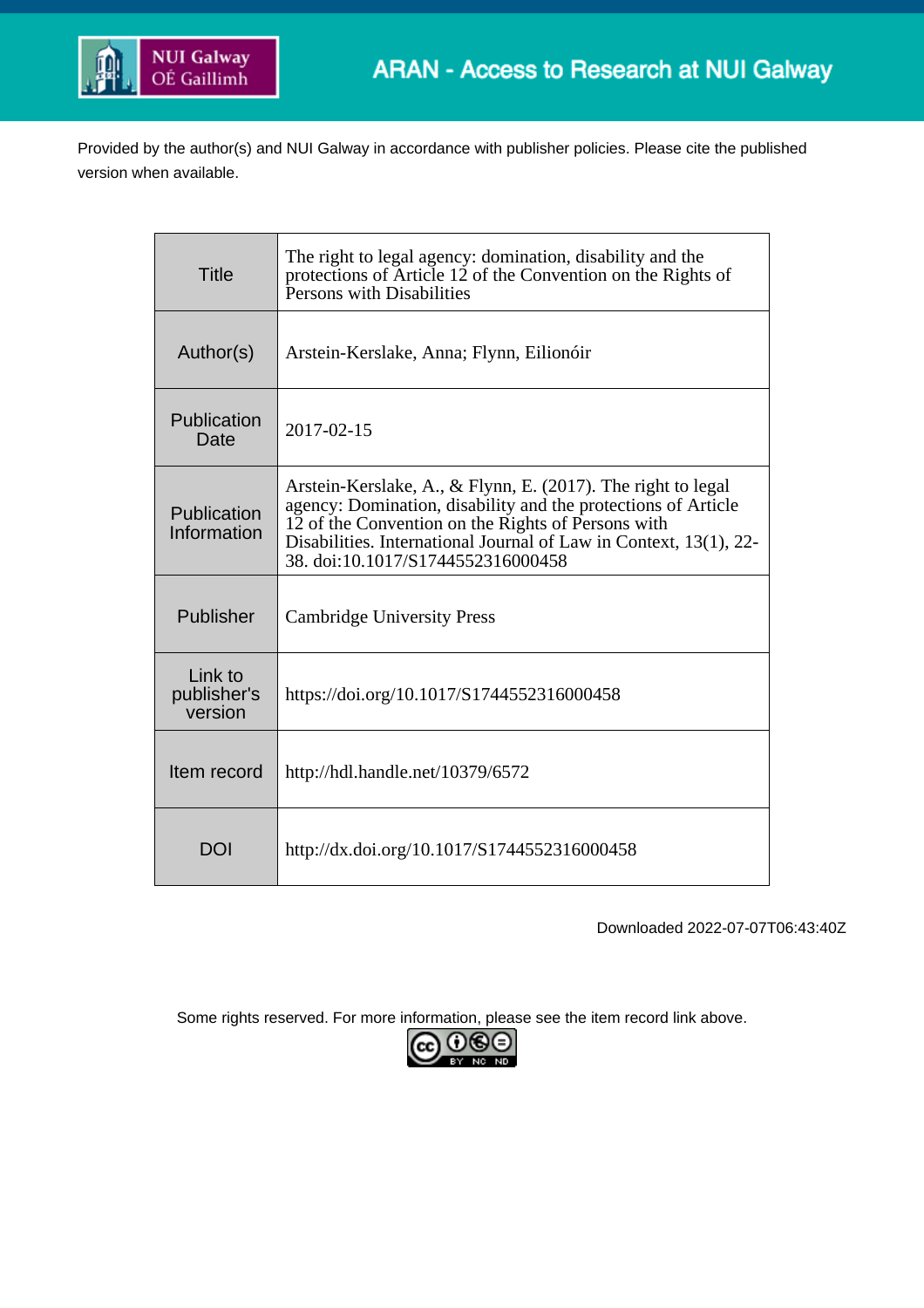# **The Right to Legal Agency: Domination, Disability, and the Protections of Article 12 of the Convention on the Rights of Persons with Disabilities**

# **Abstract**

Article 12 of the Convention on the Rights of Persons with Disabilities has created a revolution in legal capacity law reform. It protects the right to exercise legal agency for people with disabilities with more clarity than any prior human rights instrument. This article explores what constitutes an exercise of legal agency and what exactly Article 12 protects. It proposes a definition of legal agency and applies it to the lived experience of cognitive disability. It also uses a republican theory of domination to argue that people with cognitive disabilities who are experiencing domination are forced to assert legal agency in even daily decision-making because of the high level of external regulation of their lives and the ever-present threat of others substituting their decision-making. It identifies Article 12 as a tool for protecting such exertions of legal agency and curtailing relationships of domination.

# **Authors Contact Details**

Dr. Anna Arstein – Kerslake Hallmark Disability Research Initiative & Melbourne Law School [anna.arstein@unimelb.edu.au](mailto:anna.arstein@unimelb.edu.au) +61 3 834 43806

Dr. Eilionóir Flynn Centre for Disability Law and Policy, NUI Galway [eilionoir.flynn@nuigalway.ie](mailto:eilionoir.flynn@nuigalway.ie) +353 (0)91494010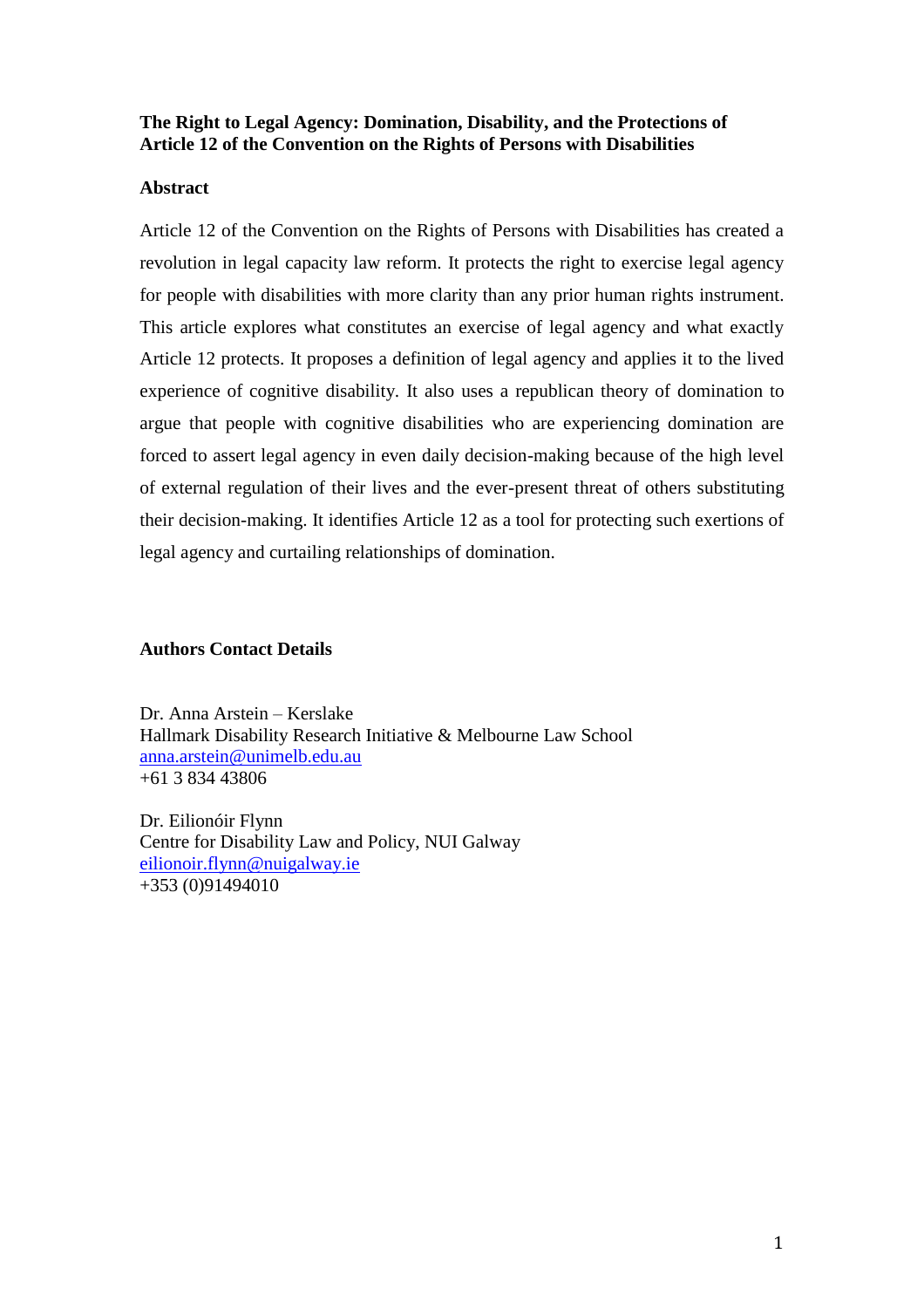# **The Right to Legal Agency: Domination, Disability, and the Protections of Article 12 of the Convention on the Rights of Persons with Disabilities\***

# **Introduction**

l

People with disabilities have repeatedly demanded that their decisions be respected on an equal basis with others.<sup>1</sup> They have been denied decision-making rights because of an inaccessible society. Social structures are unwilling to accommodate different communication methods and different methods of cognitive functioning. This occurs in public settings, such as courtrooms and the consumer marketplace, and in more private settings, such as family and residential settings. Due to these barriers, and others, people with disabilities are often dependent on others for daily needs and engagement with the community. Where this dependence exists, the risk of domination also exists. In a relationship of domination an individual's decisionmaking is even further marginalised.

Article 12 of the Convention on the Rights of Persons with Disabilities (CRPD) provides more robust protection for the decision-making rights of people with disabilities than any other human rights instrument to date. It protects all exercises of legal capacity. People with disabilities who had experienced denials of legal capacity instigated the creation of Article 12 with the aim to end discriminatory decision-

<sup>\*</sup> The development of the ideas in this article was a collaborative effort and could not have been achieved without the valuable insights and feedback of many other scholars in this field. We wish to particularly acknowledge the comments of Tina Minkowitz, Elizabeth Kamundia, Piers Gooding, Michelle Browning, Alex Ruck-Keene, Kristijan Gordan, Mirriam Nthenge, Theresia Degener, and Lucy Series for their comments on earlier versions of this paper. Alberto Vasquez, Sarah Hofmayer, Charlotte May Simera, Liz Brosnan and John Danaher also gave valuable feedback at a roundtable discussion on a very early draft of this paper. Any errors or inaccuracies are the sole responsibility of the authors.

<sup>1</sup> See, for example, *Human Rights Position Paper of the World Network of Users and Survivors of Psychiatry* (Vancouver 2001); and *Independent but not Alone: A Global Report on the Right to Decide* (2014) Inclusion International.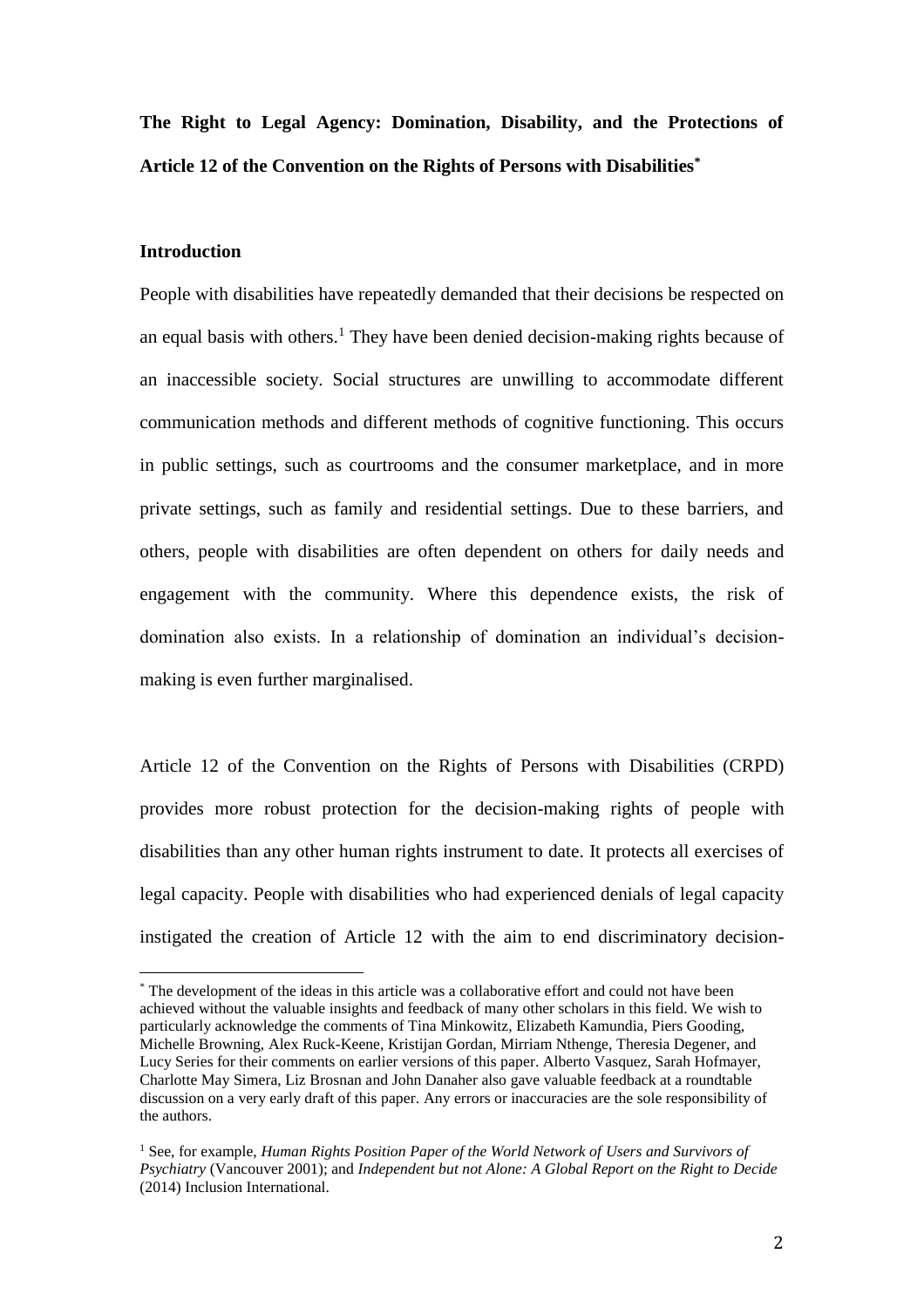making denial (Kayess & French 2008; Dhanda 2006-2007). Such discriminatory treatment includes: people with psycho-social disabilities being subjected to forced treatment (Committee on the Rights of Persons with Disabilities 2014, para. 40), detention and various other denials of their decision-making (Minkowitz 2006-2007); and people with intellectual and other cognitive disabilities experiencing similar decision-making denials in daily decisions as well as on a larger scale through guardianship and other forms of formal legal denunciation of their decision-making.

In this article, we use the term 'legal capacity' to mean the overarching right which encompasses both the ability to be a person before the law and an actor in law (Committee on the Rights of Persons with Disabilities 2014, para 12). We use the term 'legal agency' to refer to specific instances in which an individual is exercising legal capacity. We are exploring the meaning of 'legal agency' in order to discover what decisions can be protected by Article 12. We are also exploring repressive settings in which people with disabilities are prevented from making daily decisions. We argue that in these circumstances, people with disabilities are often forced to exercise legal agency to get their decisions enforced, including for decisions that may not have amounted to exercises of legal agency on their own. We use republican theories of 'domination' to argue that people with disabilities are disproportionately experiencing relationships of domination in which they must exert their legal agency to get their decisions enforced against the dominant power. We also find that the recognition of an individual's legal agency may be the most powerful tool for combating such dominance.

## **Background**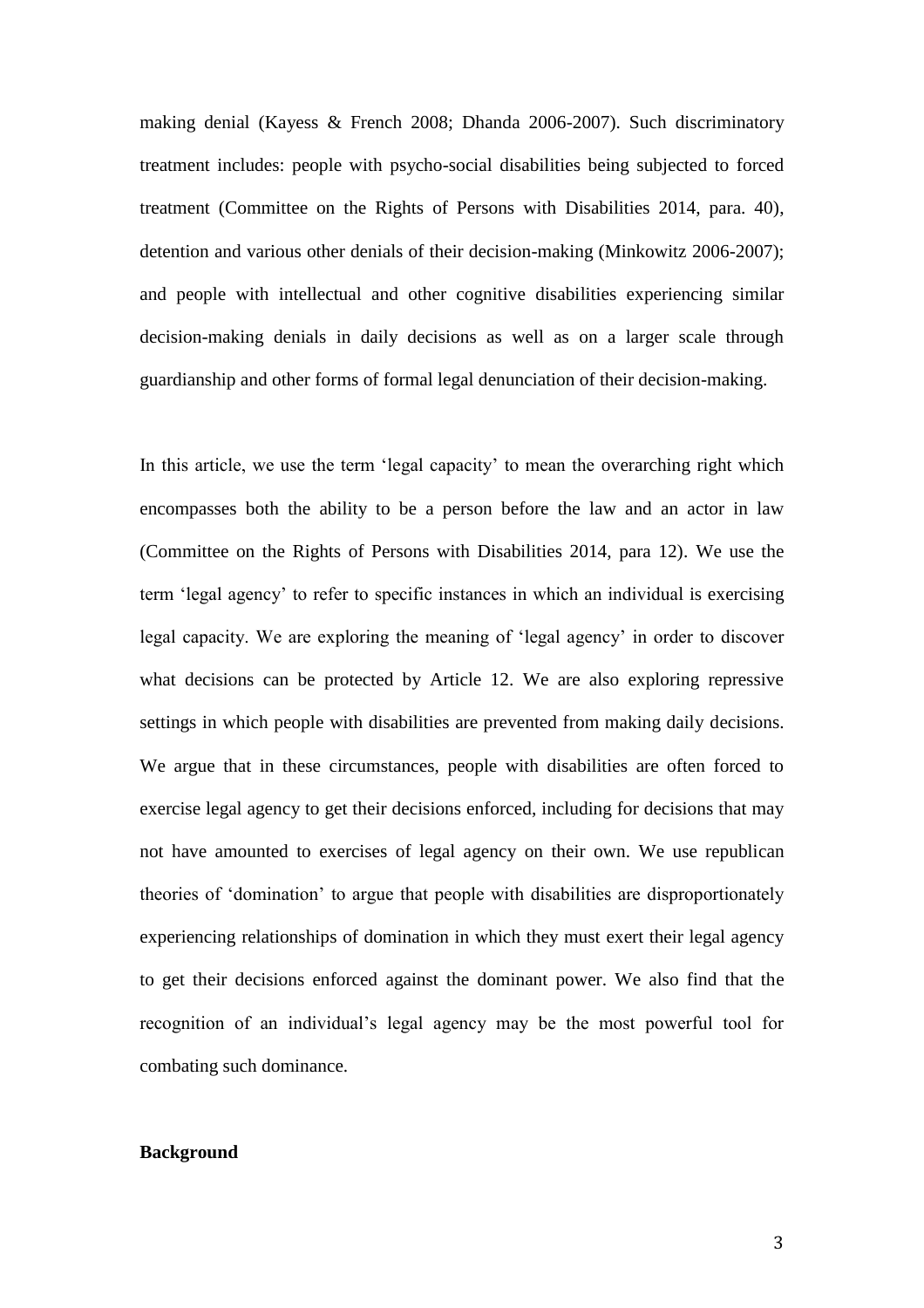Article 12 requires that the right to legal capacity be equally recognised for people with decision-making impairments as for others (Committee on the Rights of Persons with Disabilities 2014, para 9). This includes the right to exercise legal capacity – or legal agency. Many legal scholars have written about when to recognise an individual's legal agency (Lo 1990; Nicholson, Cutter & Hotopf 2008; Owen *et al*  2009). Much of this work has been based on the premise that certain people with cognitive disabilities are not able to exercise legal agency. For example, Rawls' (2009) theory of justice takes the position that individuals who lack certain moral powers (a sense of justice and a conception of the good) cannot be conceived as participating actors in the social contract. Nussbaum claims that individuals with significant cognitive impairments will not be able to achieve certain central human capabilities and cannot therefore exercise legal agency, but should be placed under adult guardianship (Nussbaum 2006). A significant amount of case law and legislation has also developed on the subject of legal agency, which primarily focuses on developing a test for determining when an individual is not exercising legal agency because he or she is perceived to lack the relevant mental capabilities (Brammer 2012). This paper will not further explore theories of human or moral agency which set a high cognitive threshold for the exercise of legal agency – as these run counter to our goal of conceptualising legal agency and its exercise in a manner which is inclusive of people who are perceived to have significant cognitive impairments.

Very little scholarship has engaged with the question of how to recognise and provide protection for legal agency without setting a threshold for cognitive capability.<sup>2</sup>

l

<sup>2</sup> Dhanda (2006-2007) suggests that one way forward is to recognise that legal capacity (including the agency to be an actor before the law) is a universal human attribute. However, while she deems all human persons to be legal agents, she does not consider when an individual's action or omission constitutes an exercise of legal agency.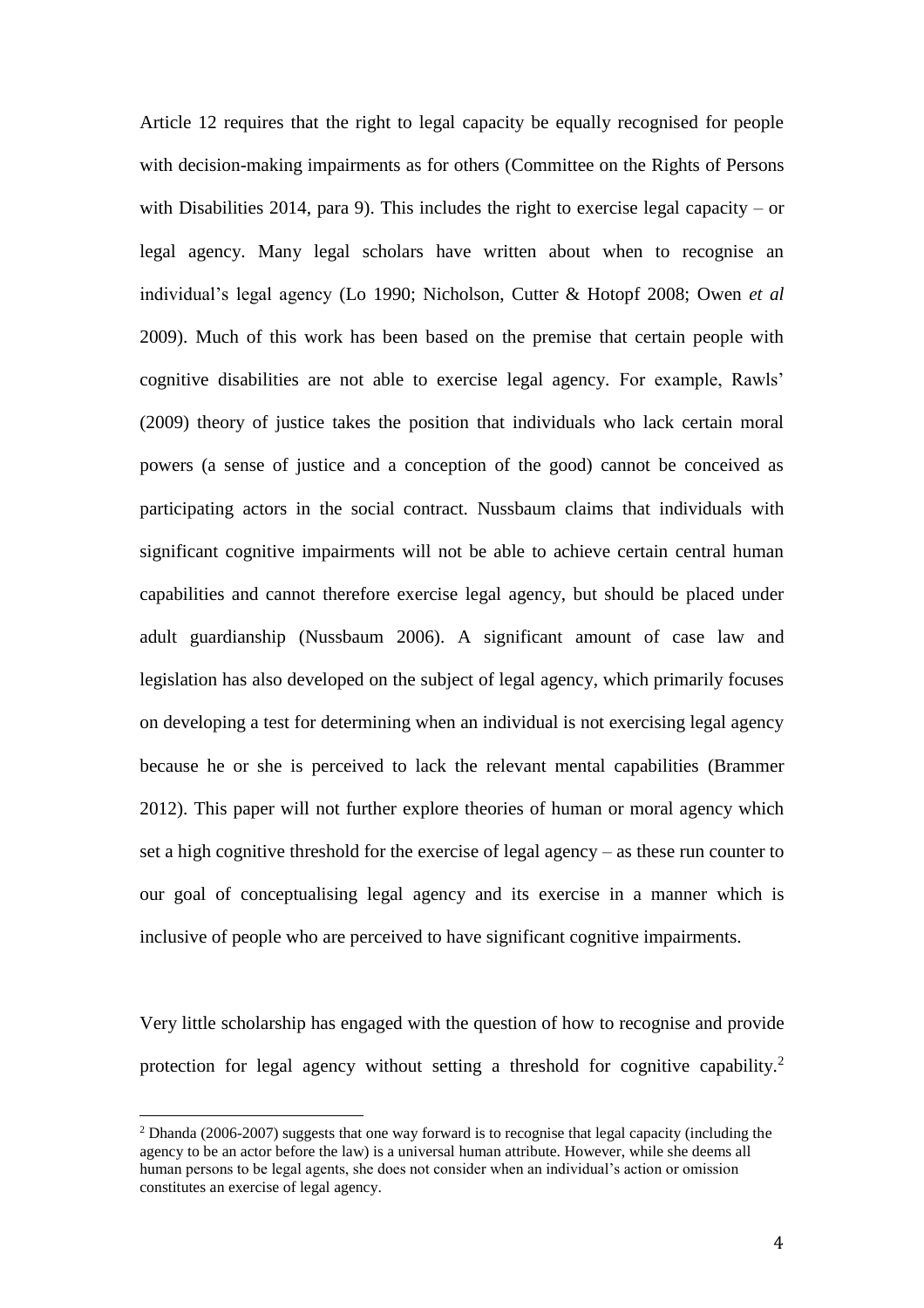Similarly, little attention has been given to the question of what constitutes an exercise of legal agency. This may have been overlooked because, until Article 12, there was only limited discussion of protection for the right to legal agency, particularly for people with cognitive disabilities. Now, scholarship on the subject is developing rapidly<sup>3</sup> and many states are beginning to reform their laws in an attempt to provide human rights compliant legislation that protects this right. However, the parameters of the right are still murky and a clear definition of what constitutes an exercise of legal agency has not yet been established (Office of the High Commissioner of Human Rights 2005). The Committee on the Rights of Persons with Disabilities (CRPD Committee), the UN body responsible for monitoring the treaty at an international level, have not addressed the issue in their Concluding Observations on States Parties Reports<sup>4</sup> or in General Comment 1 on the Right to Equal Recognition Before the Law (Article 12) (Committee on the Rights of Persons with Disabilities 2014).

Partly because of this lack of clarity, there has been confusion about what is protected by Article 12 when it states that people with disabilities have a right to legal capacity on an equal basis with others. In this article, we endeavor to provide some clarity on what constitutes an exercise of legal capacity – legal agency – in order to create a clear delineation of what is protected by Article 12. In much of the literature to date, an exercise of legal capacity is described as undertaking acts which have legal consequences or effects – such as concluding or dissolving a marriage or civil

<sup>3</sup> For example see Dhanda (2006-2007); Quinn (2009); Series (2015); Gooding (2015) and Flynn Arstein-Kerslake (2015).

<sup>4</sup> For access to the latest concluding observations on state party reports, see

[<sup>&</sup>lt;http://tbinternet.ohchr.org/\\_layouts/treatybodyexternal/TBSearch.aspx?Lang=en&TreatyID=4&DocT](http://tbinternet.ohchr.org/_layouts/treatybodyexternal/TBSearch.aspx?Lang=en&TreatyID=4&DocTypeID=5) [ypeID=5>](http://tbinternet.ohchr.org/_layouts/treatybodyexternal/TBSearch.aspx?Lang=en&TreatyID=4&DocTypeID=5) (accessed 29 October 2015).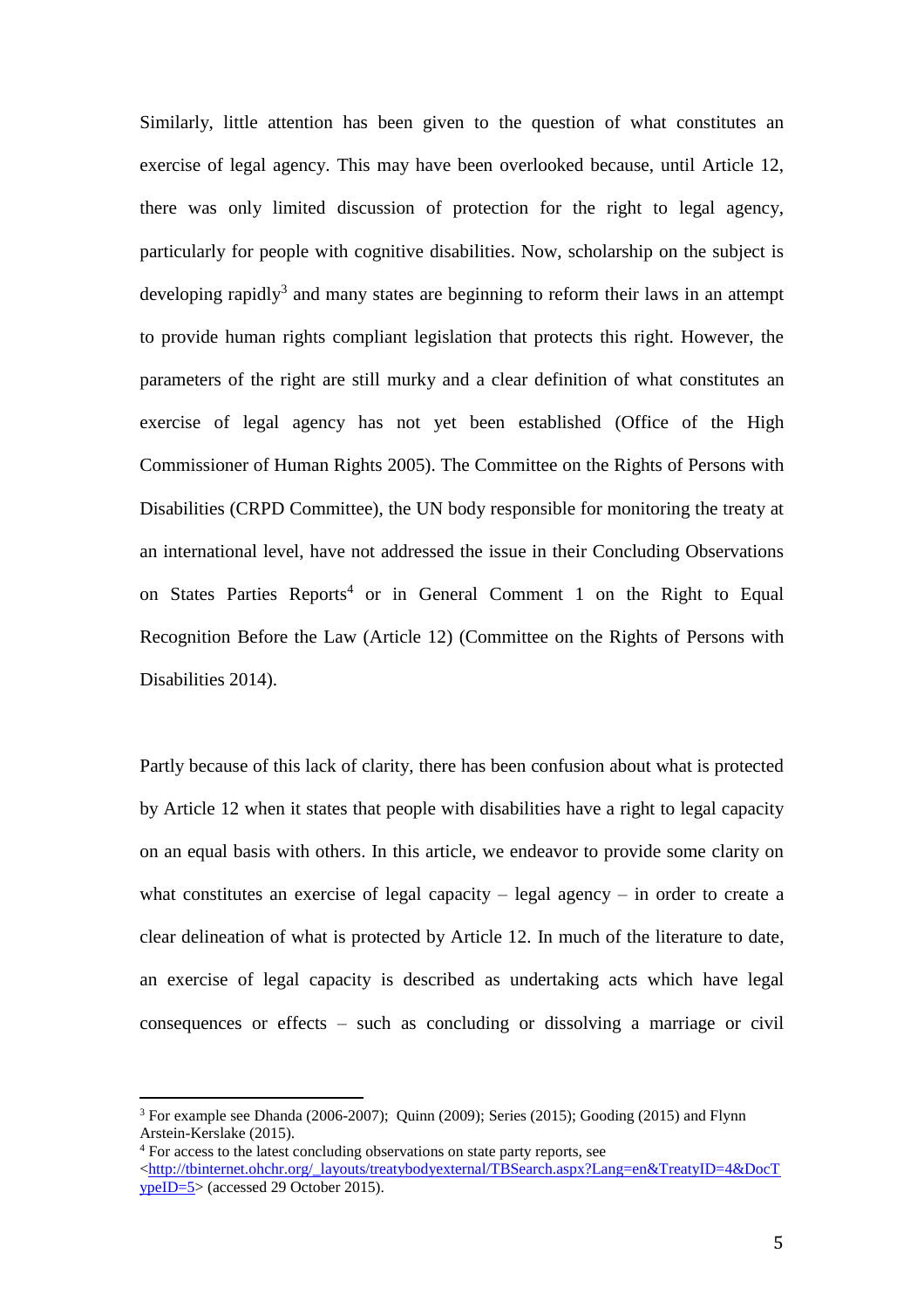partnership, selling or buying property, consenting to or refusing medical treatment,  $etc.<sup>5</sup>$ 

However, not every decision or action of an individual is an exercise of legal agency that is protected by Article 12. Where an individual's decision-making does not amount to an exercise of legal capacity and so does not attract protection under Article 12 CRPD, it may well engage other human rights – including the rights to privacy, free expression, to live independently and to be included in the community. These rights are protected by the CRPD as well as other human rights conventions, and domestic rights instruments. For example, Article 19 CRPD guarantees the right to choose where and with whom to live. A decision to remain living at home with one's parents might be an exercise of the right to choose where and with whom to live under Article 19, but where it does not result in any legal consequences (e.g. where the individual does not enter a tenancy agreement with her parents), then it may not be an exercise of legal capacity, and would therefore not be protected by Article 12.

We wish to provide clarity on what constitutes an exercise of legal agency – and therefore what Article 12 protects – because we are concerned that people with disabilities are exercising legal agency in unconventional ways that are not being recognised or actively protected by Article 12. Common exercises of legal agency include: signing contracts, voting, getting married (McSherry 2012), and other similar acts which have clear legal implications. People with disabilities, of course, exercise legal agency in all of these common forms. However, people with disabilities commonly experience high levels of external regulation of their lives that may also

l

<sup>&</sup>lt;sup>5</sup> For an overview of the evolution of the term 'legal capacity' and its meaning, see Dhanda (2007).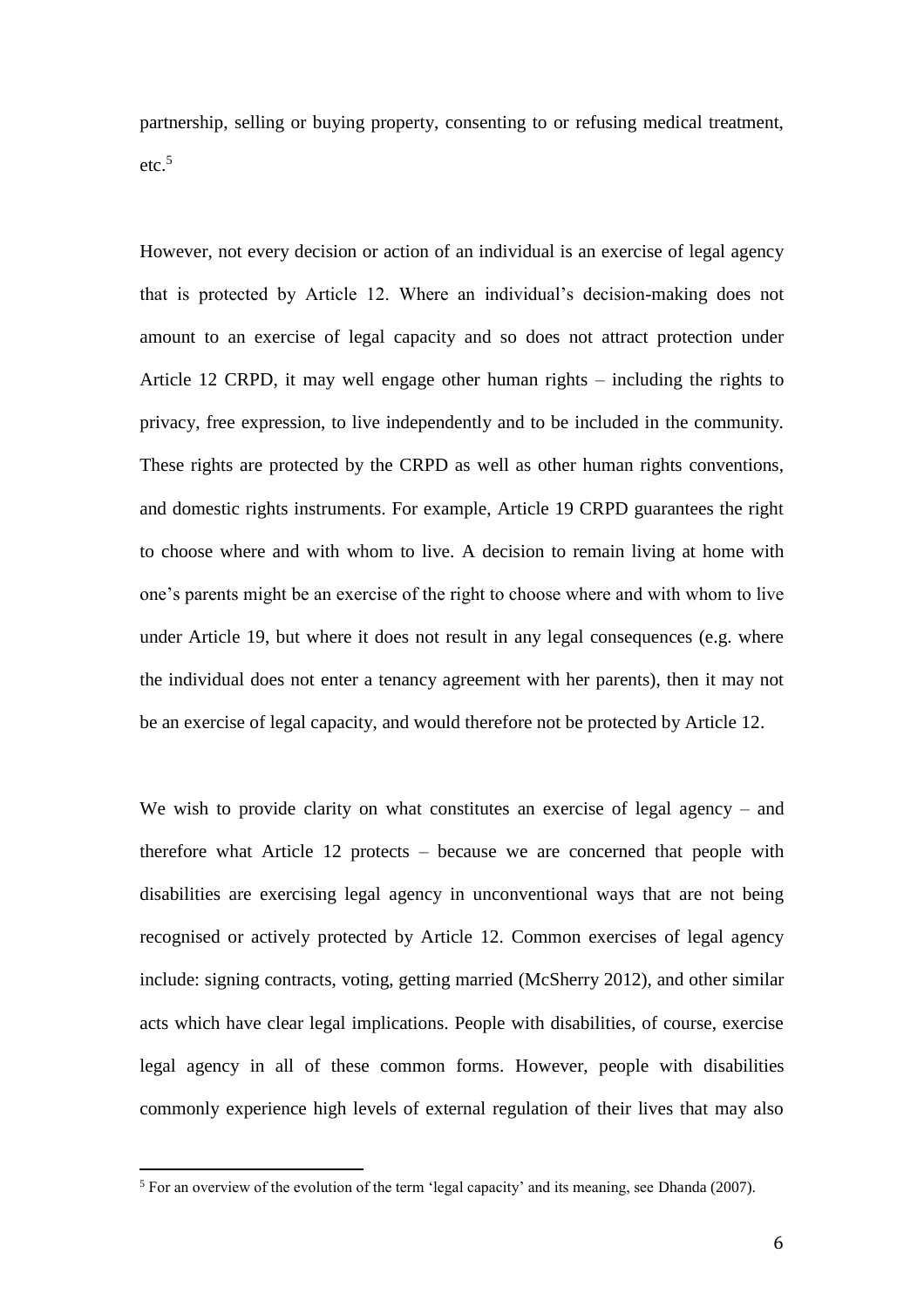precipitate exercises of legal agency in interactions which such regulation occurs. This regulation may be in the form of institutional living, or oppression in the private sphere (including in family life). Other articles of the CRPD, including Articles 5 and 19 address the need to remove discrimination in the private sphere and to abolish institutional living arrangements for people with disabilities. However, in this article, we define legal agency in order to explore whether there are particular ways in which people with disabilities are exercising legal agency in such highly regulated settings, while recognising that forced segregation of people with disabilities must end. We argue that it is possible to exercise legal agency in these settings and therefore that particular attention should be paid to Article 12 in this context. This is explored through case studies later in the article.

In particular, in the informal sphere of familial relationships and services for daily decision-making, it remains to be seen how Article 12 applies because many of the decisions made in this sphere do not appear to have legal consequences or rise to the level of an exertion of legal agency. However, for many people with cognitive disabilities, some of the most damaging decision-making denials occur within these informal spheres. For example, individuals are often not allowed to make decisions about their daily activities (Topor *et al* 2016), such as who to spend time with and when to eat. While these decisions may seem minute in isolation, they are intricately tied to our personhood and the construction of our individual personalities. In this article we endeavor to identify where legal agency is being exercised in these spheres, and where we can then apply the protections of Article 12. In the current context, where people with cognitive disabilities have too often been denied the opportunity to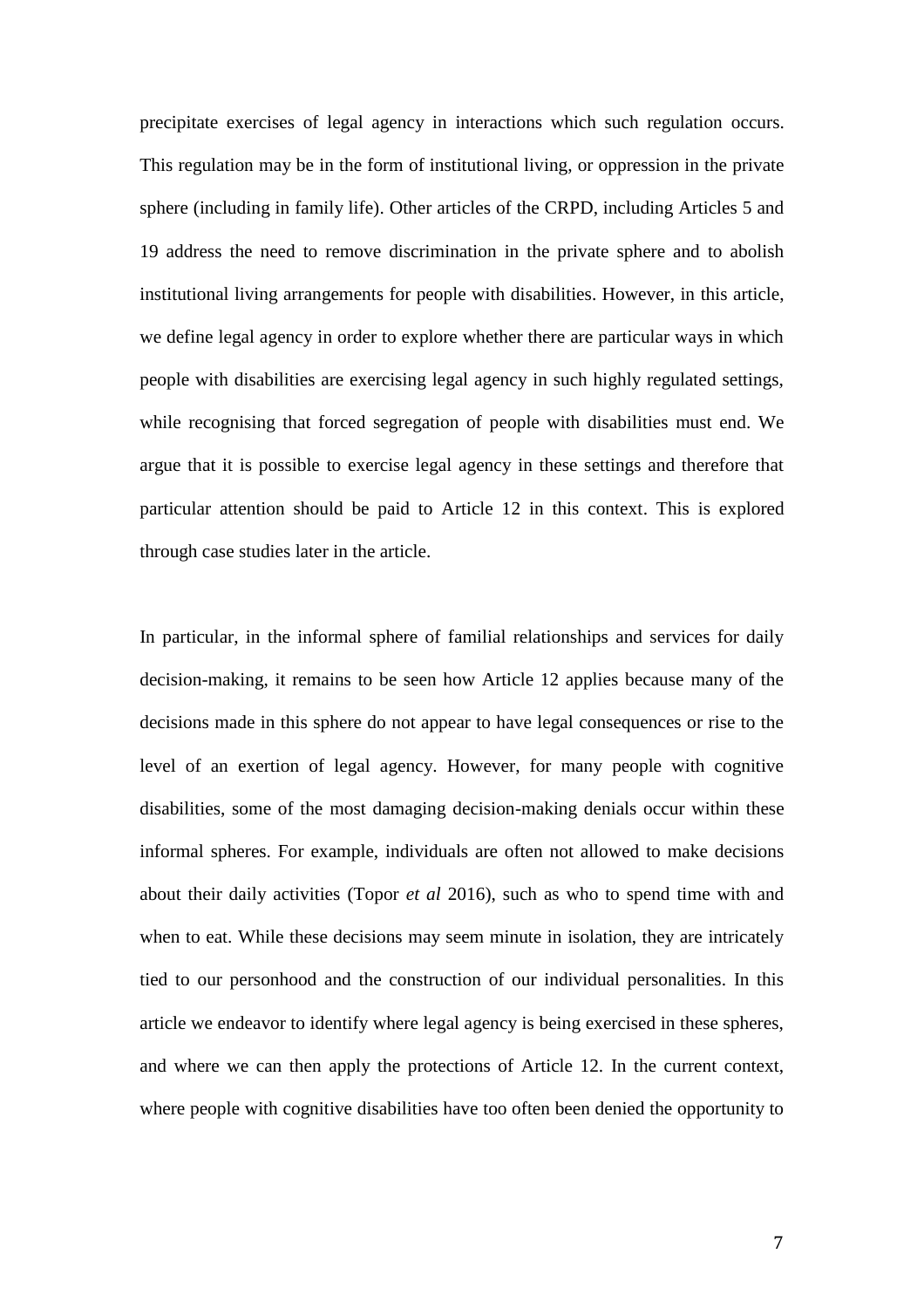exercise legal agency, we argue for recognising a broad range of actions as exercises of legal agency.<sup>6</sup>

## **Defining 'Legal agency'**

l

As described above, legal capacity has two elements, the recognition of the person as a holder of rights and an actor before the law. Historically, legal agency has often been recognised or denied based on an individual's inherent characteristics – for example, as a woman, a slave, a member of a lower caste, or a racial minority. While the core justification for the removal of legal capacity in these situations was the individual's status, these approaches were often rationalised by reference to the inherently inferior intellect of individuals with these identities.<sup>7</sup> However, from the 19<sup>th</sup> century onwards, there is evidence of a move to evaluate legal agency separately from legal standing (Rehbinder 1970-1971). This separation of legal agency from legal standing established the primacy of cognition and rationality as inherent characteristics necessary to grant legal agency to a particular individual. However, the focus on rationality and cognition as criteria for recognising legal standing has continued to discriminate against people with cognitive disabilities, who are often regarded as lacking the necessary rationality or cognitive functioning needed to exercise legal agency.

Legal standing is required for legal agency. An individual cannot exercise legal agency without first being recognised as a person before the law. Absent an existing

<sup>&</sup>lt;sup>6</sup> This may include daily decisions made within a family or in a segregated residential setting. We are cognisant of the need to protect familial and private realms from arbitrary state intervention; and of the reality that the lives of many people with cognitive disabilities are already over-regulated. Our aim is to develop a definition of legal agency that can be applied in familial and private realms to provide protection for the legal capacity of individuals with cognitive disabilities and not compromise the sanctity of such realms.

<sup>7</sup> For more discussion on the mistaken belief in differential intelligence on the basis of sex, which was historically used to justify denials of legal agency to women, see Shields (1982).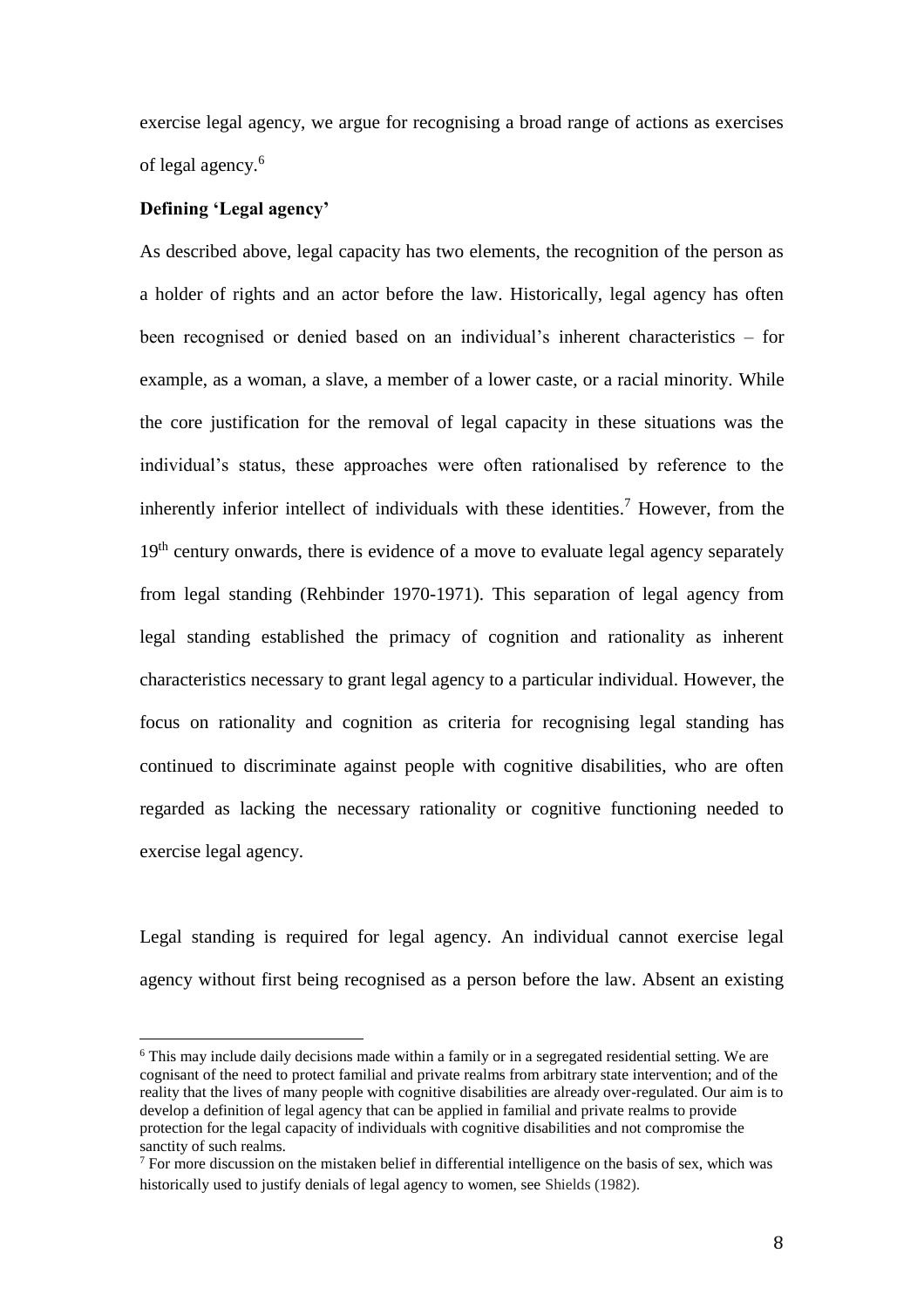clear definition of legal agency in the context of the right to legal capacity, we have developed the following definition based on our understanding of the intention of the drafters of Article 12 and its interaction with domestic legal systems. We argue that legal agency could be defined as:

*an action or inaction that the individual intended and which has legal consequences; or creates, modifies, or extinguishes a legal relationship.<sup>8</sup>*

We believe that there must be some element of intention in an exercise of legal agency based on the body of literature on moral agency (Taylor 2005) and the importance of intention as a component of human personhood. However, we take the approach that the level of intention required to constitute an exercise of legal agency is not cognitively onerous – and that all human persons are capable of forming intentions.<sup>9</sup> Many moral philosophers have considered the question of whether people with cognitive disabilities should be viewed as moral agents and subsequently whether we can ascribe moral agency and intention to their actions (Kittay & Carlson 2010). As we have written about previously, we consider that all human persons possess both moral agency and legal agency – with the potential to express their intentions and exercise legal agency – regardless of how significant or complex a disability they may have (Flynn & Arstein-Kerslake 2014). We also think that intention should be considered an important part of legal agency because as a legal

<sup>8</sup> Acts may have legal consequences without creating a legal relationship – for example, the commission of an assault has a legal consequence without resulting in the creation of a legal relationship between the parties.

<sup>9</sup> We recognise that the existence of 'intention' as a criteria for exercising legal agency could be interpreted in a paternalistic manner to deny legal agency to individuals who appear not to demonstrate a clear intention to act. However, we argue that the 'intention' requirement should be a very low threshold which can be reached by any human person. See Audrey Cole (personal communication) cited in Bach and Kerzner (2010) at p. 63.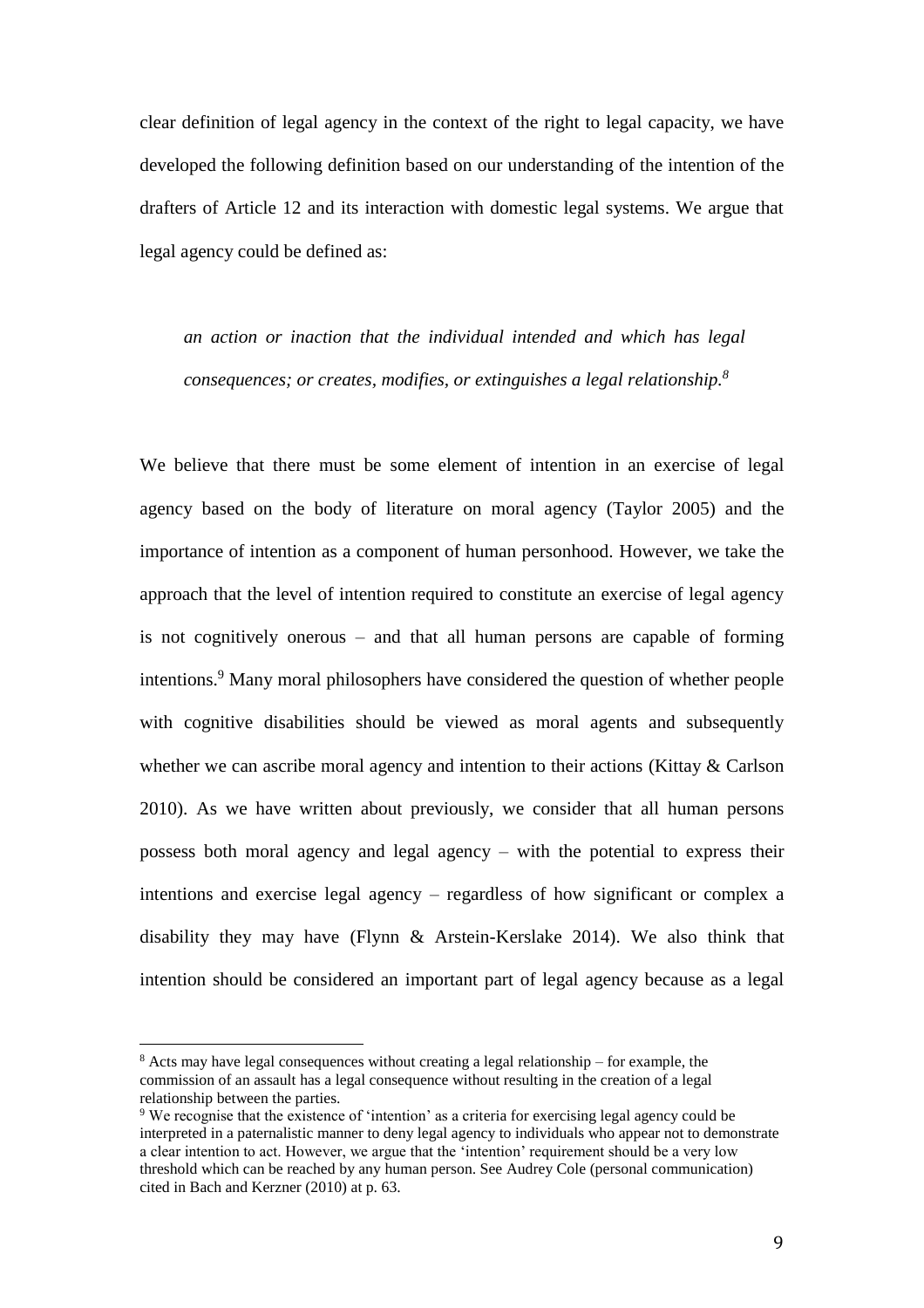actor it is when we are intending to act or not act that we are actually expressing our personhood and inner will and preferences.

An individual may be held criminally or civilly responsible for an action or inaction that they did not intend. In this way, a person may not have exercised legal agency and yet may still be held legally responsible (Edwards 1958). However, such responsibility can only exist where the individual is recognised as a legal person, which is the first element of legal capacity in Article 12. For example, a driver that is recognised as a legal person can be held responsible for traffic violations whether or not they intended to commit them or even remembered driving at the time of the alleged offense.<sup>10</sup>

Intention itself is not always easy to define or identify (Bratman 1999; Bratman 1990). Generally, intention is a state of mind that requires planning or deliberation to some degree. There are particular standards of intention that are used in specific areas of the law, such as testamentary intention and intention related to criminal responsibility. There is not space in this article to fully explore the abundance of scholarship on intention<sup>11</sup> or to fully explore how to determine the existence of intention in a particular act. We propose that intention for the purpose of determining the existence of legal agency should be a broad concept. Any indication that there was purpose and deliberation behind a particular action, decision, or omission, should be considered sufficient evidence to ascribe intention.<sup>12</sup> Article 12 is engaged once the

<sup>10</sup> Hill v. Baxter, [1958] 1 Q.B. 277; [1958] 2 W.L.R. 76; [1958] 1 All E.R. 193, citing in Edwards (1958).

 $11$  For further reading on intention see for example Anscombe (1957); Bratman (1999); Bratman, (1990); and Cohen and Levesque (1990).

<sup>12</sup> An interesting case for discussion of intention is *United Lincolnshire NHS Trust v N* [2014] EWCOP

<sup>16,</sup> where a woman said to be in minimally conscious state was repeatedly pulling out her feeding tube.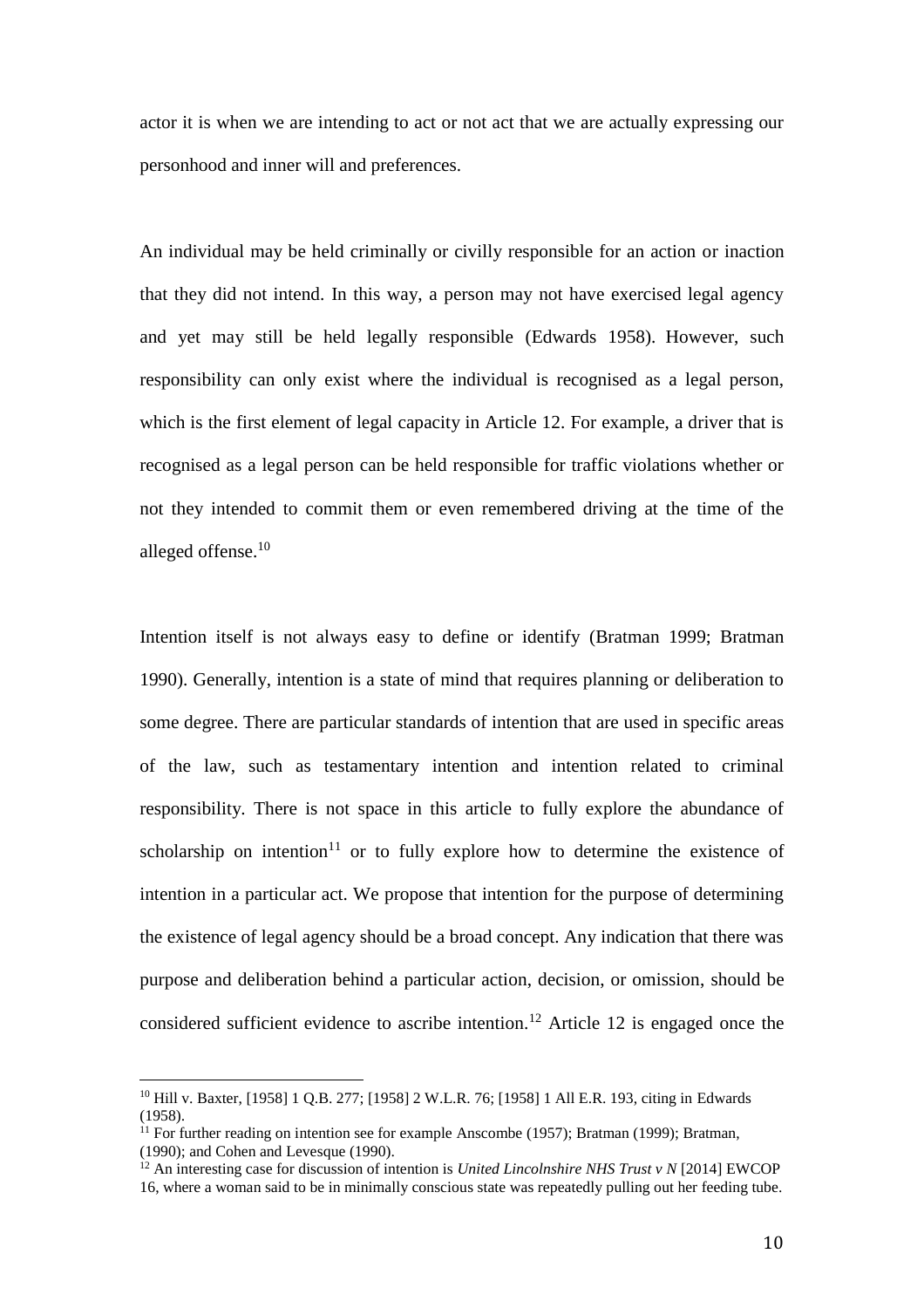individual indicates an intention to act where that act has legal consequences. The right to support in the exercise of legal agency then extends further than the physical act the person wishes to undertake (i.e. holding a pen, signing a contract) but the content of that action (i.e. entering a contract).

It will not always be possible to decipher when an individual is acting with intention.<sup>13</sup> It may be particularly difficult where an individual has non-conventional communication methods or very limited communication.<sup>14</sup> If there is doubt about whether or not intention exists in an action taken by a person with a disability, we propose that, for the purposes of Article 12, an assumption is made in favor of finding intention and therefore ascribing legal agency, which triggers the protection of Article 12. This is in line with our previous work in which we have argued that it is more dangerous to deny moral agency to people with disabilities than it is to simply accept that all people have moral agency and to then explore how best to explore the expression of that agency (Flynn and Arstein-Kerslake 2014). Here, we argue that, if in doubt, assume intention in an action, thereby allowing it to potentially be an exercise of legal agency – if it also affects a legal relationship or has legal consequences. This allows for Article 12 to be engaged which also then requires states to provide access to support for the content of the person's action where legal consequences result from that action.

Here, we would argue that her actions in repeatedly pulling out her feeding tube should be assumed to be intentional actions. The repeated nature of the action is evidence of this intention. We would then consider the action to be an exercise of legal agency because it also has legal consequences, as it is effectively a refusal of medical treatment. With special thanks to Alexander Ruck Keene for his insight on this issue.

<sup>&</sup>lt;sup>13</sup> Some of the issues around the interpretation of intention parallel issues of interpretation of will and preference, for information on this, see the companion article in this special issue, de Bhailís and Flynn (2017).

<sup>&</sup>lt;sup>14</sup> Special thanks to Elizabeth Kamundia for her insights on this issue.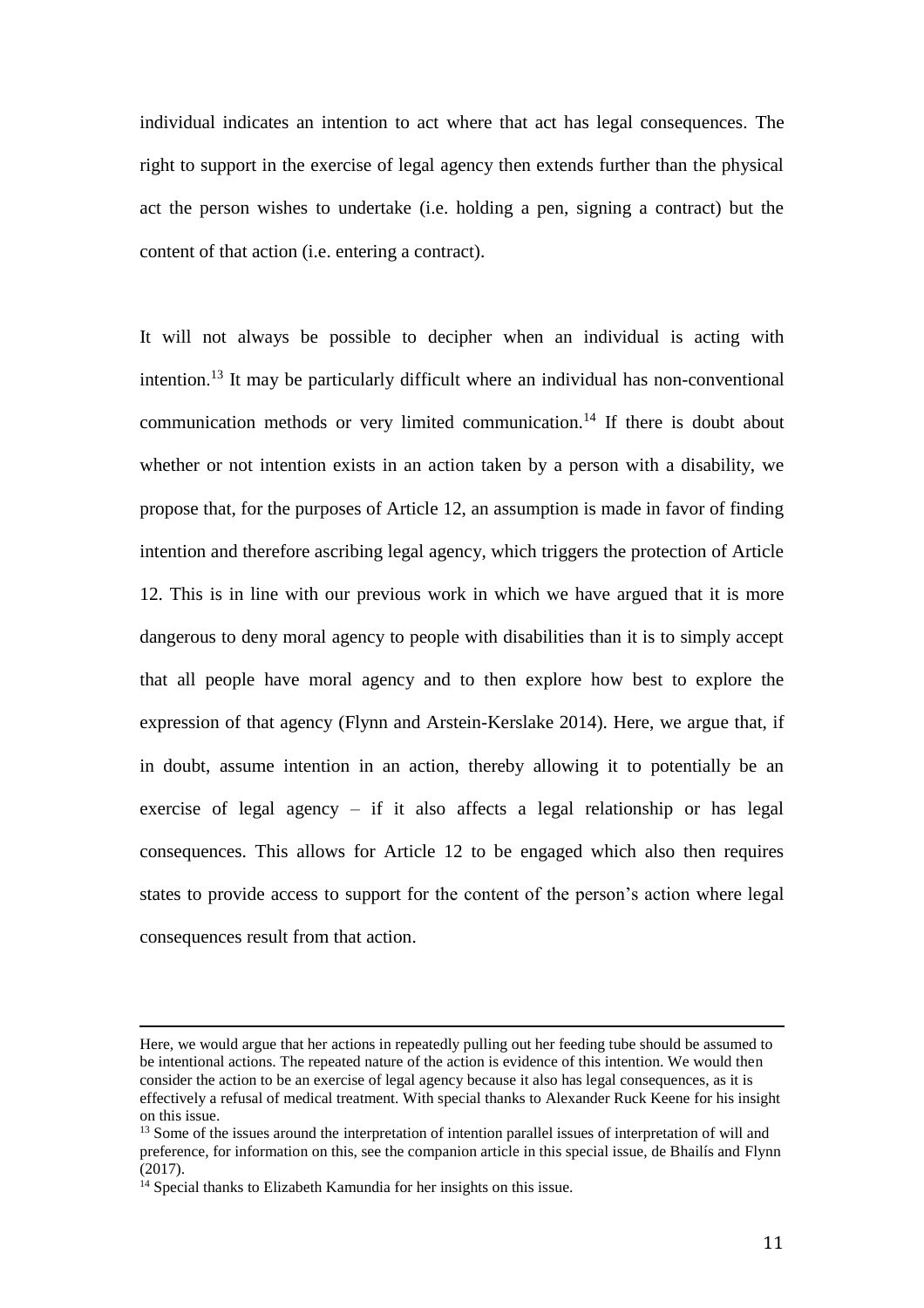We propose that an exercise of legal agency does not, necessarily, include understanding. The actor must intend for the action or inaction to take place, but the actor does not necessarily have to understand the nature and consequences of the action or inaction. For example, where an individual intends to sign a contract, but does not understand the terms of the contract, she can be viewed as both a legal person and a legal agent. We view her signing of the contract as an exercise of legal agency. However, if mistake or misrepresentation was present when she exercised her legal agency, she may not be bound to adhere to the contract.<sup>15</sup> Since she did not provide free agreement to those terms, no 'meeting of the minds' occurred between the contracting parties and it is likely that no binding contract can be enforced (Lehman & Phelps 2005). However, because she is exercising legal agency by signing the contract, the state must provide her with access to support for this decision according to Article  $12(3)$ .<sup>16</sup>

#### **Decision-Making Barriers that Prompt An Exercise of Legal Agency**

In some cases individuals with disabilities are prevented from making decisions in their daily lives, such as meal choices, scheduling, socialising, and others. Based on our definition of legal agency provided above, these decisions likely are not exercises of legal agency on their own.<sup>17</sup> However, the individual may be forced to assert legal agency in order to have the original decision respected. For example, a person who

<sup>&</sup>lt;sup>15</sup> Contract law has always included remedies for individuals who were mistaken or misled as to the terms of the agreement and the recognition of an individual as exercising legal agency in signing the contract does not exclude her from these protections. For more on this subject, see Teubner (2000).

<sup>&</sup>lt;sup>16</sup> Such support could include assisting the person to understand and abide by the terms of the contract. See Committee on the Rights of Persons with Disabilities, General Comment No.1 – Article 12: Equal Recognition Before the Law (April 2014) UN Doc. No. CRPD/C/GC/1, adopted at the  $11<sup>th</sup>$  Session, para 17. Special thanks to Tina Minkowitz, Kristijan Grdan and Alberto Vasquez for their insight on this issue.

<sup>&</sup>lt;sup>17</sup> While there is a significant body of literature on how these kinds of actions constitute exercises of moral or human agency, the authors have not encountered any literature which regards such actions as exercises of legal agency, where no legal consequences result from such actions.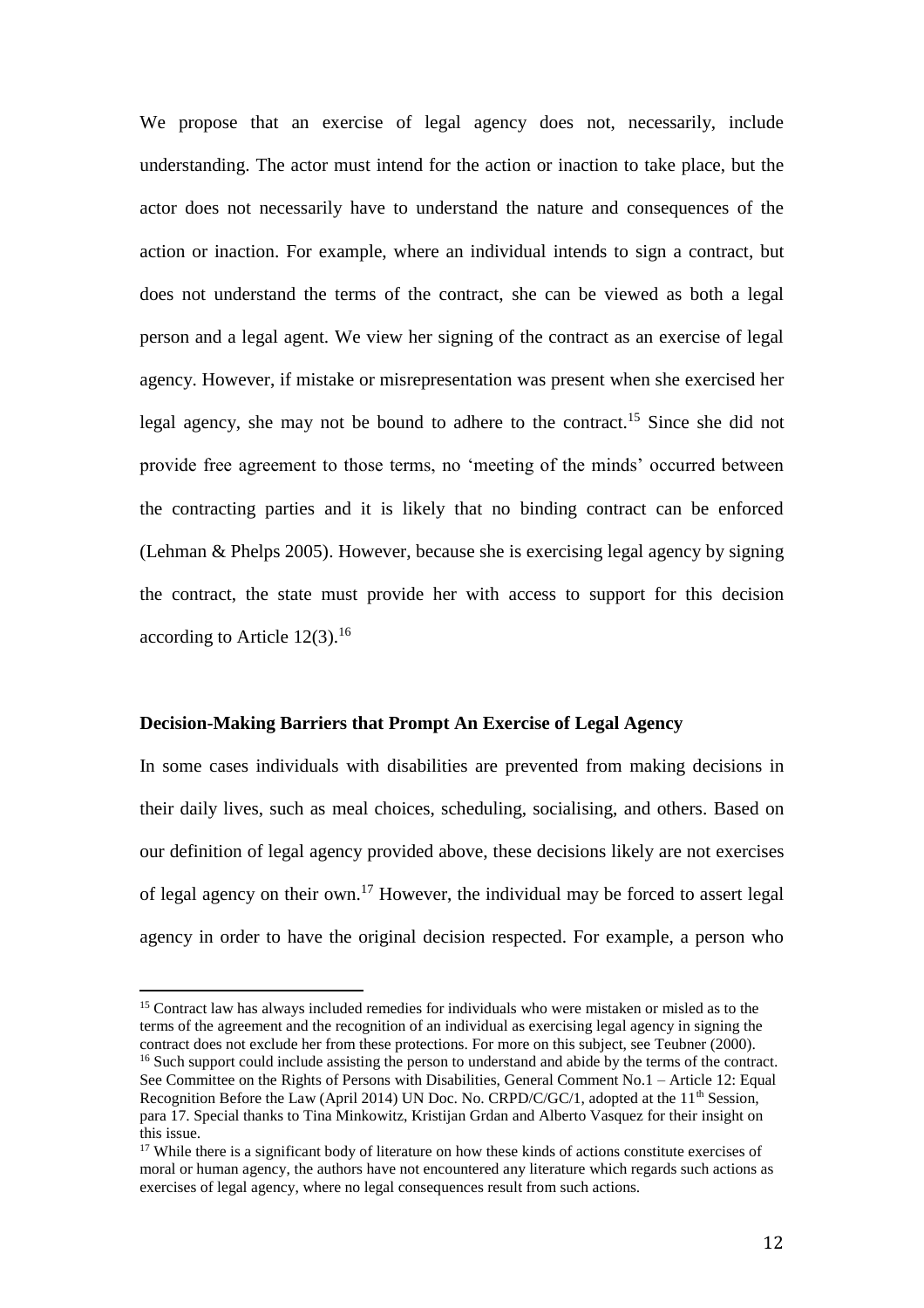wants to go for a walk is not necessarily exercising legal agency in making this decision, but if she encounters barriers because her place of residence imposes a curfew, these barriers can force her to assert her legal agency in order to carry out the action she intends. She may have to challenge the curfew in order to be able to walk where she chooses.

These decision-making barriers can arise in many different settings, however they are particularly likely to arise in institutional settings and other settings that are impermissible under Article 19 of the CRPD (Committee on the Rights of Persons with Disabilties 2014, paras.  $44-46$ .<sup>18</sup> Article 19 illuminates the right to live independently and be included in the community. In particular, it requires that people with disabilities have the right to choose where and with whom they live (Article 19(a)), that there is access to in-home services to support inclusion (Article 19(b)), and that community services be equal available to people with disabilities as they are to others (Article 19(c)).<sup>19</sup> In this section and in the following section, we discuss the exercise of legal agency in such settings. We are engaging in this discussion because the reality is that many people are still living in institutional and other settings that are a violation of Article 19. We believe that it is important to discuss how legal agency is exercised in these settings. This should not undermine an argument for the eradication of all settings that are not compliant with CRPD provisions, and in particular, Article 19.

People with disabilities are experiencing decision-making barriers in institutional and other settings that force the exercise of legal agency where it would not otherwise be

<sup>&</sup>lt;sup>18</sup> Special thanks to Tina Minkowitz, Kristijan Grdan and Alberto Vazquez for their insight on this issue.

<sup>&</sup>lt;sup>19</sup> For further discussion of Article 19 and the right to live independently, see Kanter (2012).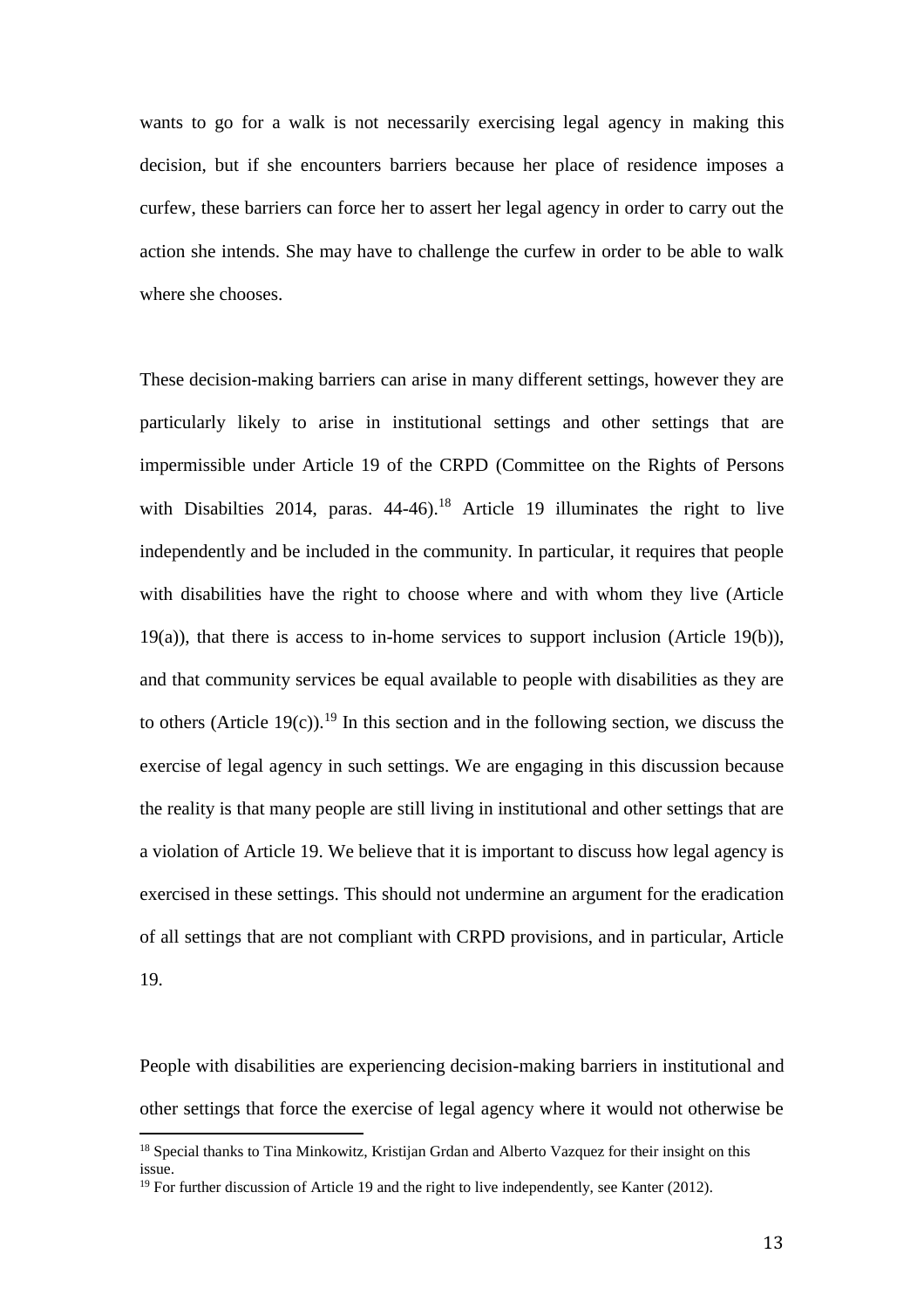needed. For example, people with disabilities who are reliant upon family and friends in the informal home setting for many daily activities, are vulnerable to those friends and family not respecting their choices with regard to both small and larger decisions – daily meal choices, social interactions, and even residential settings. People with disabilities exercise legal agency in many ways, as do all people, however these decision-making barriers may prompt more frequent exercise of legal agency by people with disabilities. In order to fully consider how our definition of legal agency might apply in such settings, we provide the following examples below.

#### **Case Studies of Exercises of Legal Agency**

#### *Case One: Paid Carer in the Home Setting*

Consider a woman with cognitive disability for whom a paid carer provides intimate care. The carer visits the woman's home on a daily basis and supports the person to wash, dress, and use the toilet. The woman makes noises and gestures to communicate but does not use speech or a recognised form of sign language. On one visit, the carer notices that the woman has soiled herself, and starts to undress her to clean her. The woman makes loud noises when the carer removes her clothes, and holds herself rigidly, keeping her knees locked tightly together. The carer continues to speak softly to the woman, explaining that she is going to clean her, and holds the woman to wash her, prising her knees apart to do so.

One of the immediate questions which arises from this scenario is whether the woman provided consent for the carer to clean her. However, that is beyond the scope of this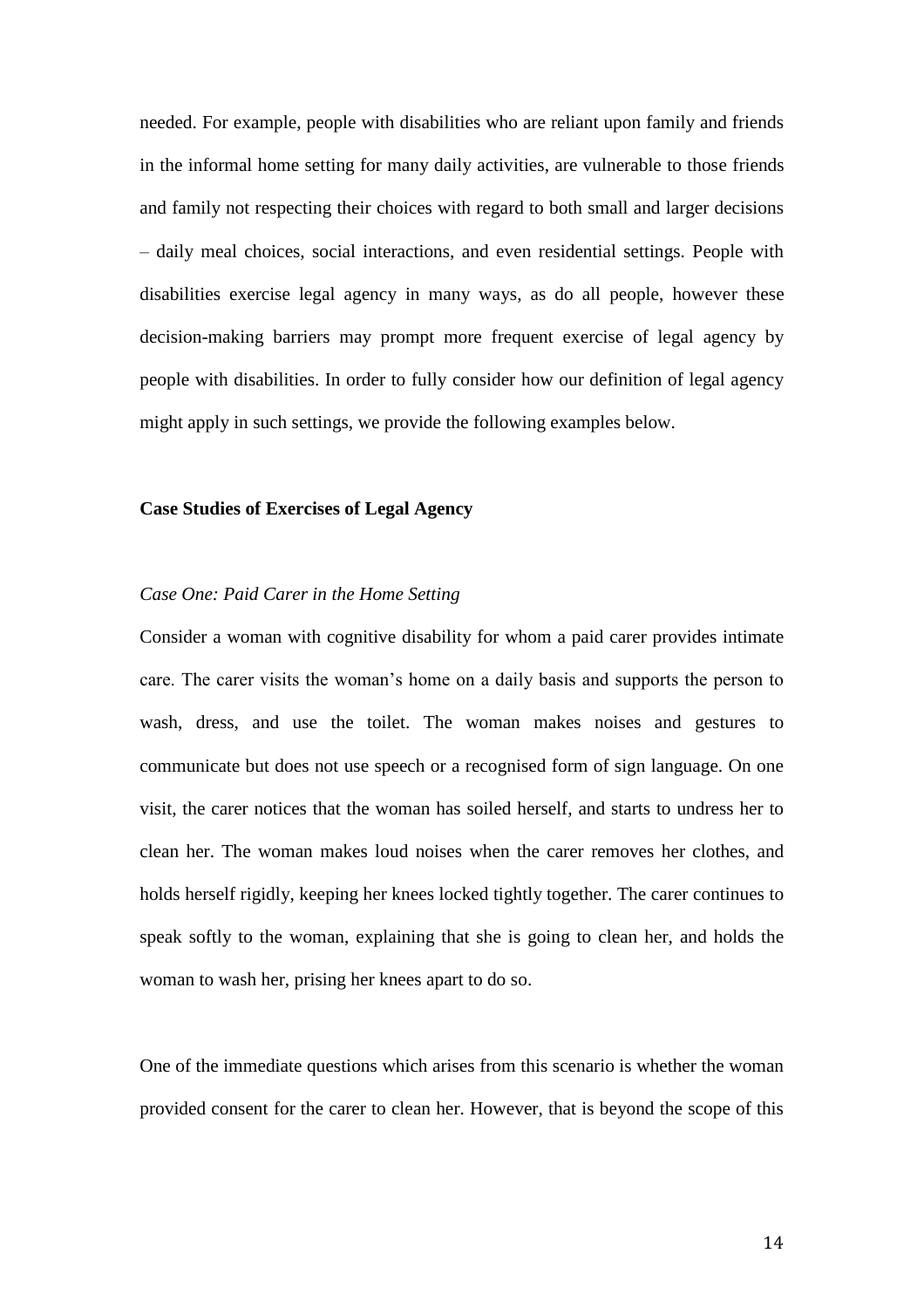article.<sup>20</sup> In the context of our discussion of legal agency, the primary issue here is to determine whether the woman's actions constitute an exercise of legal agency in the first place. If they do, then Article 12 protects the content of her actions. This means that she has a right for her actions to be respected as an exercise of her legal capacity and that the state has an obligation to provide support for the exercise of such legal capacity. Practically, this may mean that there is an obligation to discover if her action of locking her knees together is an expression of a particular will or preference – for example, the preference to not be cleaned at that moment by that carer. There would then be an obligation to support her in exercising her legal capacity by acknowledging such preference and assisting her to make the changes necessary to realise that preference – for example, waiting until the woman indicates that she would like to be cleaned, or approaching the task in a different way.

In this example, the actions in question are the noises the woman is making and the way in which she holds her body. Through these actions she may be demonstrating her intention to resist the carer's efforts to clean her and communicating her desire not to be touched by the carer. The woman's actions also have the clear potential to create legal consequences – if she is resisting the carer, and the carer continues to clean her, this might constitute a trespass to the person in tort, or an assault in criminal law.<sup>21</sup> For these reasons, the woman can be considered to be exercising legal agency. An exercise of legal agency is an exercise of legal capacity, which is protected under Article 12. This means that the woman with a disability has the right to be respected as a legal agent and to exercise that legal agency on an equal basis with others.

l

 $20$  For a further discussion of consent, see the companion article in this special edition, Brosnan and Flynn (2017).

 $21$  The woman's actions in this example give rise to indirect, rather than direct, legal consequences. With thanks to the reviewers for this clarification.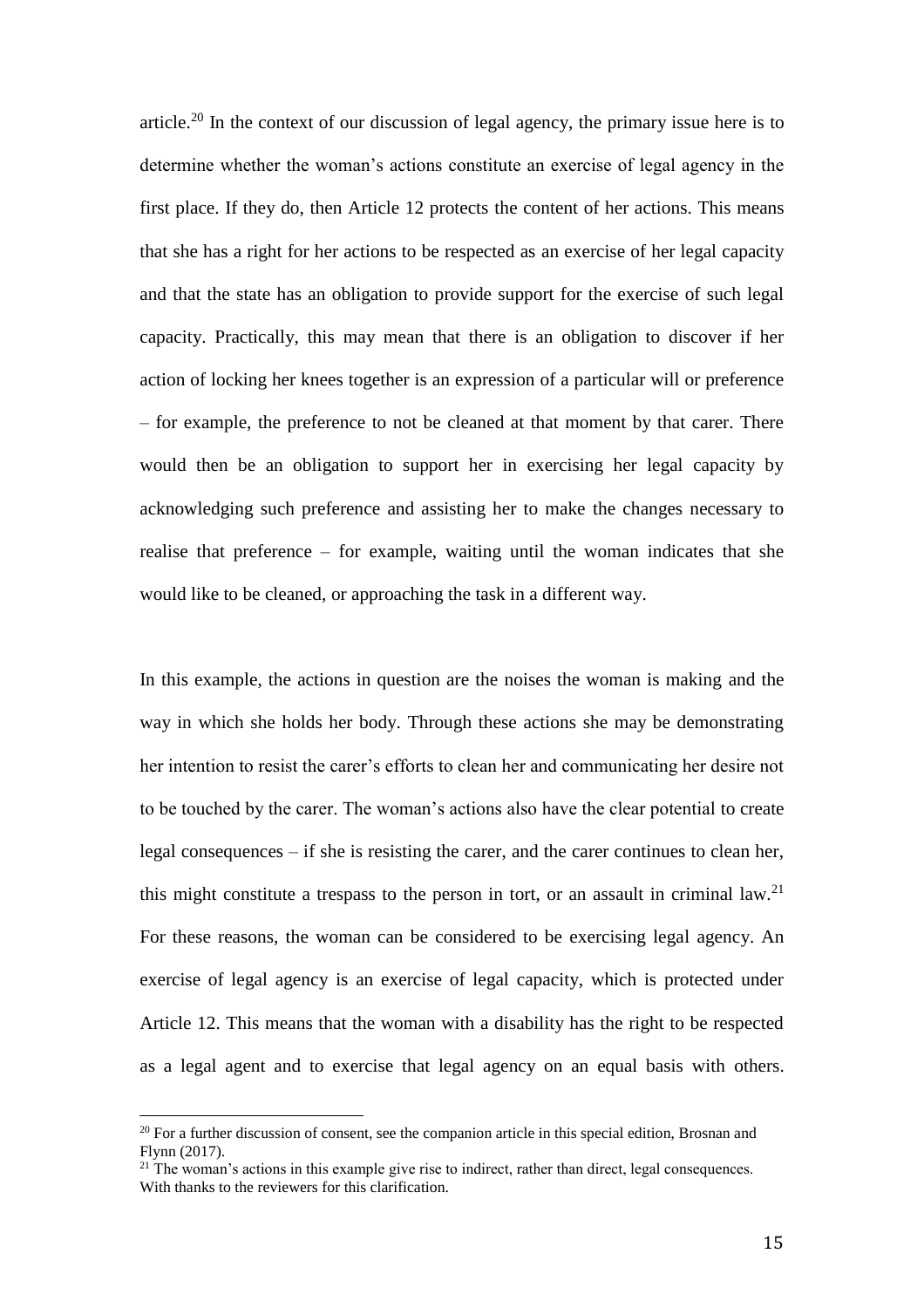Therefore, in this case, her disability would not be a legitimate basis for denying her legal agency and ignoring her apparent wishes to not be cleaned by the carer. This has significant implications, including a duty for carers in such situations to respect the legal agency of the individual and their expressions arising from such agency. This many mean increased resources spent on training such carers to react differently in such situations, or to hold carers who do not respect the legal agency of people with disabilities legal responsible for such treatment. Of course, there are many issues that are raised by this example, including limited resources for carers, accurate interpretation of non-conventional communication methods, and others. However, we primarily wanted to demonstrate what an exercise of legal agency may look like in such a scenario and begin to discuss the Article 12 implications for that exercise.

# *Case Two: Group Home Setting*

Consider a man living in a group home with a total of eight residents with cognitive disability and two staff members. There is a specific policy governing how the staff are to design the weekly and daily schedules of the residents. The residents can express their opinions about what the schedule looks like, but the staff make the final decisions. The schedule sets the times at which all residents will get up, wash, eat, attend the local sheltered workshop for people with cognitive disabilities, return to the home, and go to bed. Every Sunday, all residents are taken to a Presbyterian Church around the corner from the home.

Before living in the group home, the man very much enjoyed watching the late night television with his father, who has since passed away. He often slept in late and worked in the afternoons at the local grocery store. He was raised Catholic and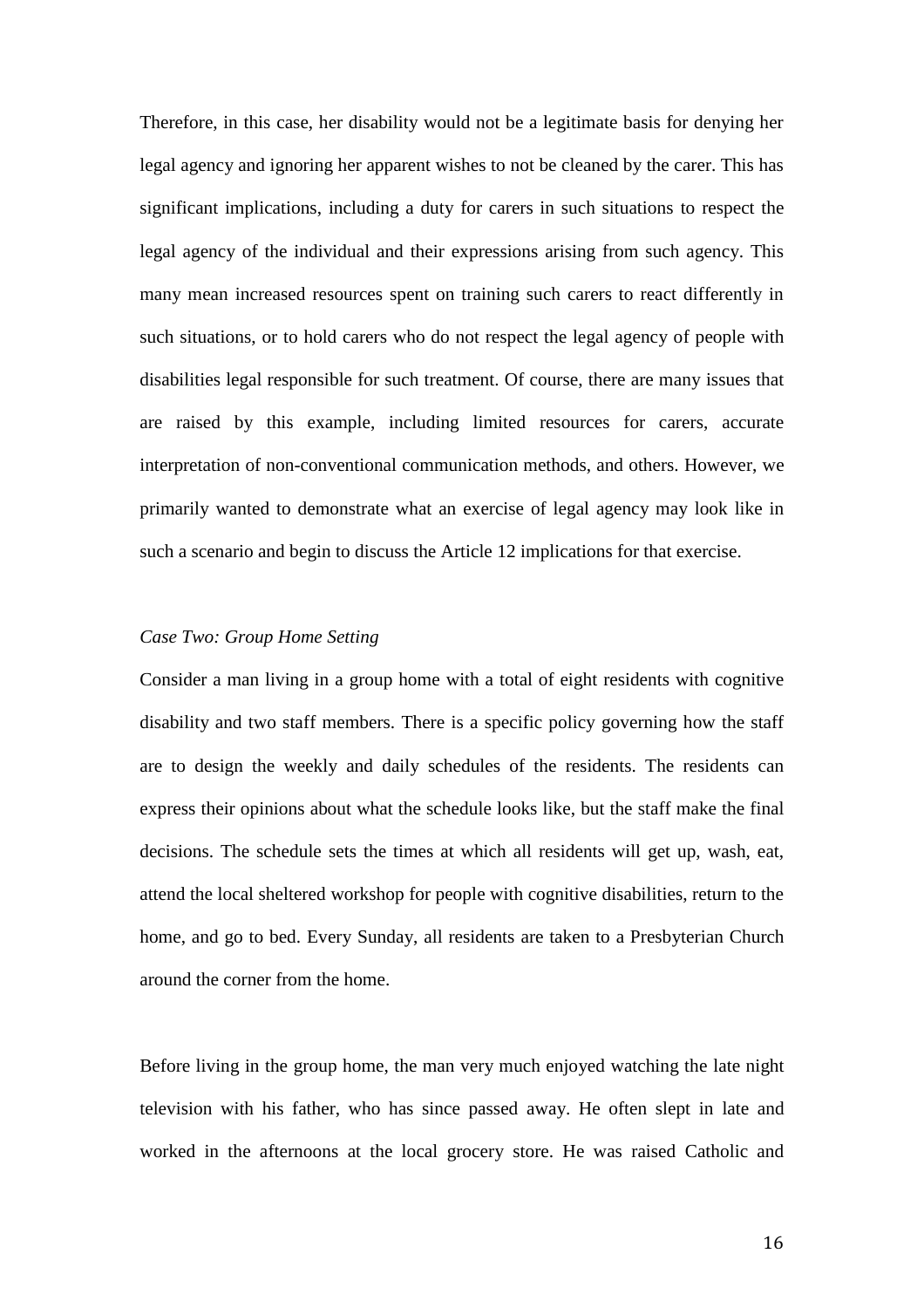attended mass every Sunday for most of his life. When his father passed away, he had the option of staying in his family home with his sister checking on him in the evenings. However, the man had never lived alone before and was concerned about sleeping in a house alone, cooking by himself, and also feeling lonely. He signed a contract with the group home for his care and living support and began living there.

He left his job at the grocery store, because no one at the group home was available to drive him there. He began waking up early as required by the group home schedule, but missed the late night television that he used to watch with his father. He attended the Presbyterian Church with the other residents of the group home, but was concerned because he could not practice his religion, Catholicism, in the way that he had been taught. After he had been at the group home for a few months, he became unhappy with this new life. He approached the manager of the staff of the group home and raised his concerns. He was very upset and requested that he be able to return to his old job at the grocery store, that he be allowed to stay up later and wake up later, and that be allowed to walk to his old Catholic Church on Sundays, which was about a 20 minute walk from the home.

The manager listened to his requests and sympathised with his discomfort, but said she could not accommodate his requests, partly because staff were not available to support him to go to a different church and to his former job, and because staying up late would not be fair to the other residents. The man was became more anxious and upset. One day his sister came to visit him and he told her the situation. She said that his concerns were valid and suggested that he speak to the manager again. He spoke to the manager again the next day and got the same response. As a result, the man has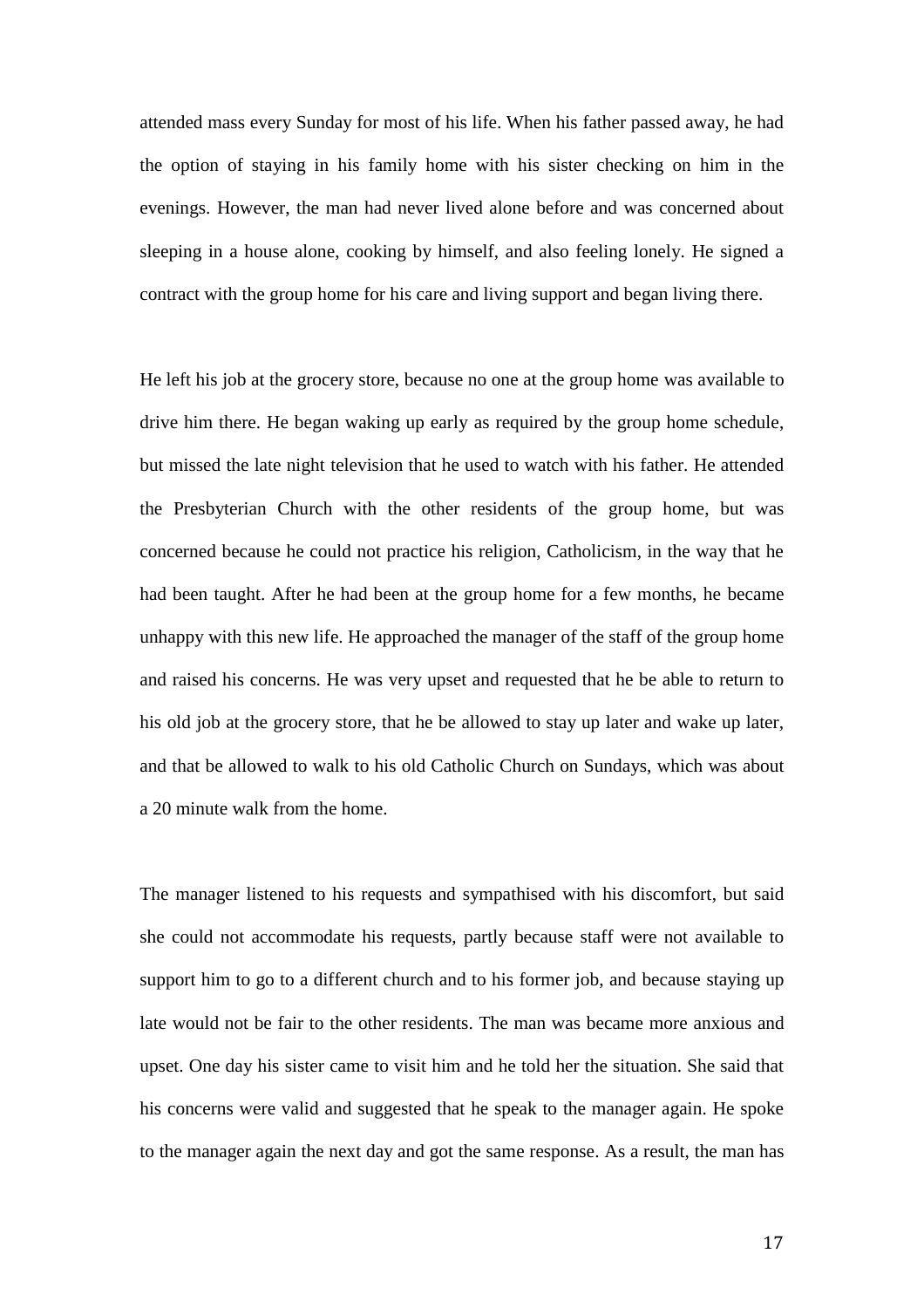become withdrawn and began to refuse food. When pressed by staff to eat, he says that he will start eating again when he is allowed to return to his former job, attend his own church, and stay up late to watch television.

Choices about when to wake up and when to go to bed would not normally be considered exercises of legal agency. However, the man has not been able to have these choices respected and therefore, he has been forced to undertake an exercise of legal agency – the refusal to eat – in order to have his original preferences to adapt the group home schedule respected. The issue of the practicality of the man's wishes are a separate matter. They highlight the difficulty of respecting choice in an institutional setting such as a group home. The goal of this example was to highlight exactly when an individual in a group home or other institutional setting is exercising legal agency and therefore when they are protected by Article 12. In this case, the man is exercising legal agency, and he is therefore entitled to protection by Article 12. The state has an obligation to recognise that agency on an equal basis with non-disabled people and to provide him support for the exercise of that agency.

## *Case Three: Family Setting*

Consider a man who lives at home with his family. He is twenty-two and has lived at home all of his life with his mother, father and younger brothers. He has a cognitive disability and often experiences social anxiety. He finished primary and secondary schooling, but has never had a paid job. The man stays home and cares for his younger brothers while his parents work. One day, the man inherits a house nearby when his uncle dies. The man decides to leave his parents' house and to live in the house that his uncle has left him. When the man presents his parents with this decision, they are not happy. They express concern about him living on his own. His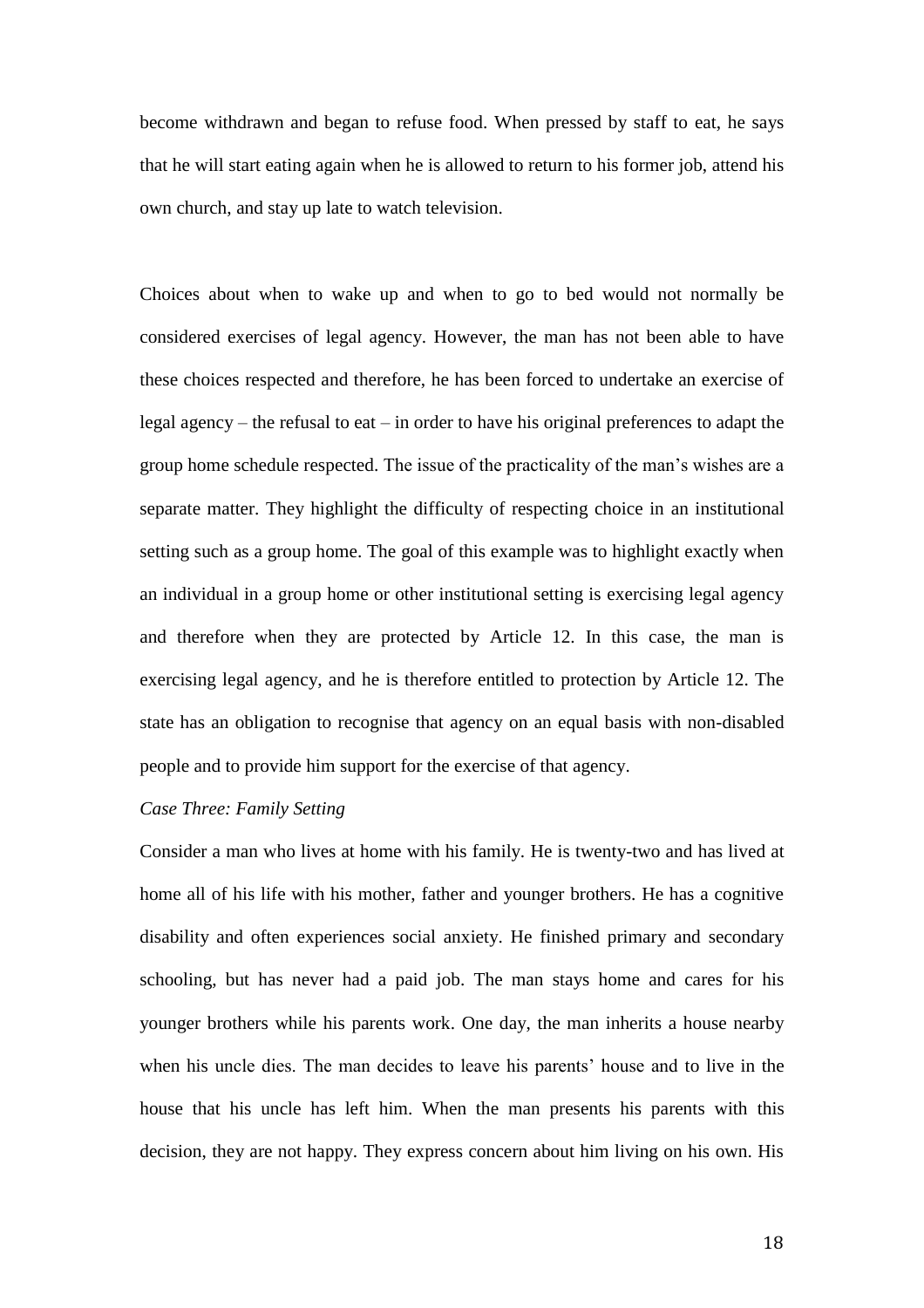parents are concerned that he will not have anyone to protect him from other people when he is living alone in his uncle's house. The man listens to what his family says, and at first feels that they are right. He remains in their house for several more months, caring for his brothers.

A few months later, he begins to feel again that he would like to move out. He would like to find a girlfriend one day and have some independence. However, when he tries to leave his father blocks his exit from the house. The man requests that his father let him go, but he does not. Later that night, the man secretly leaves the house and goes to his uncle's house. When he gets there, he finds that another family is living in the house. Later, he discovers that although the house is in his name, his parents rented the house to this new family without his permission. As he had nowhere else to go, he returned to his parents' house.

The man's decision to leave his parents' house and to live in his uncle's house can be understood as an exercise of legal agency, since taking up residence in his uncle's house indicates his acceptance of the inheritance. This could change many legal rights and responsibilities, including taxes, insurance, and others. As an exercise of legal agency, Article 12 protects this decision and he has a right to equal recognition of this agency. He also has a right to support for the exercise of his agency. His parents have prevented him from exercising his legal agency by attempting to physically block him from leaving the house and by renting out the house on his behalf, without his consent. Under Article 12, the state has an obligation to provide support for this man's exercise of his legal agency. It also has an obligation to provide protection for the recognition of the man as a legal agent. This may mean a mechanism for legal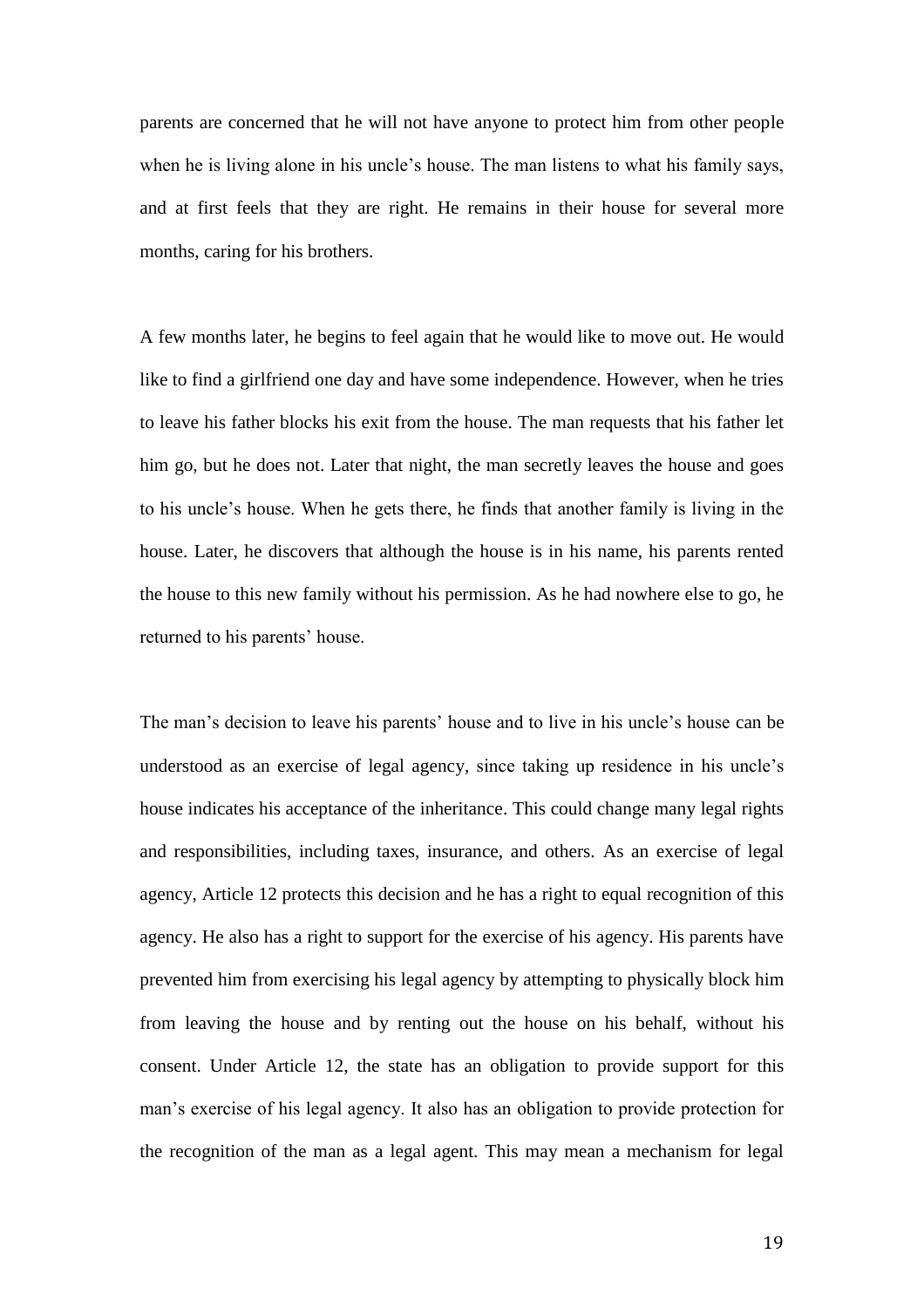action against the parents who have physically prevented him from taking an action that is an expression of his legal agency and for the illegal renting of the house that was inherited by the man.

While there are many issues to be addressed here, such as the precise obligations of the state and the exact boundaries of legal agency in intra-familial decision-making, this is intended to provide an example of where legal agency may be occurring in the home and, therefore, where Article 12 may provide protection in this sphere. There are many examples in which intra-familial decisions could not be considered an exercise of legal agency. However, these types of decisions can be instrumental for social inclusion and can be a very important part of a person's life.

# **Relationships of Domination**

Much of the treatment described in the above examples and such experiences of decision-making denial bear striking resemblance to the concept of domination as discussed in republican theory. Domination disrupts political liberty and freedom (Pettit 1997). It erodes the individual's potential to participate in community and public life and carries significant psychological implications.<sup>22</sup> Dependency can breed such domination (Lovett 2010). People with cognitive disabilities are disproportionately subjected to dependency, sometimes due to the cognitive impairment and very often due to institutionalisation and social barriers that do not accommodate variances in cognitive abilities.<sup>23</sup> Republican theory is not typically used as a theoretical framework for disability rights (O'Shea 2015), although some valuable work has been done in the area (Series 2013; O'Shea 2015; De Wispelaere &

<sup>&</sup>lt;sup>22</sup> See generally, Taifel  $(2010)$ 

 $^{23}$  For a discussion of dependence, see Kittay (1999). For a discussion of intellectual disability and the social model of disability, see Chappell, Goodley and Lawthom(2001).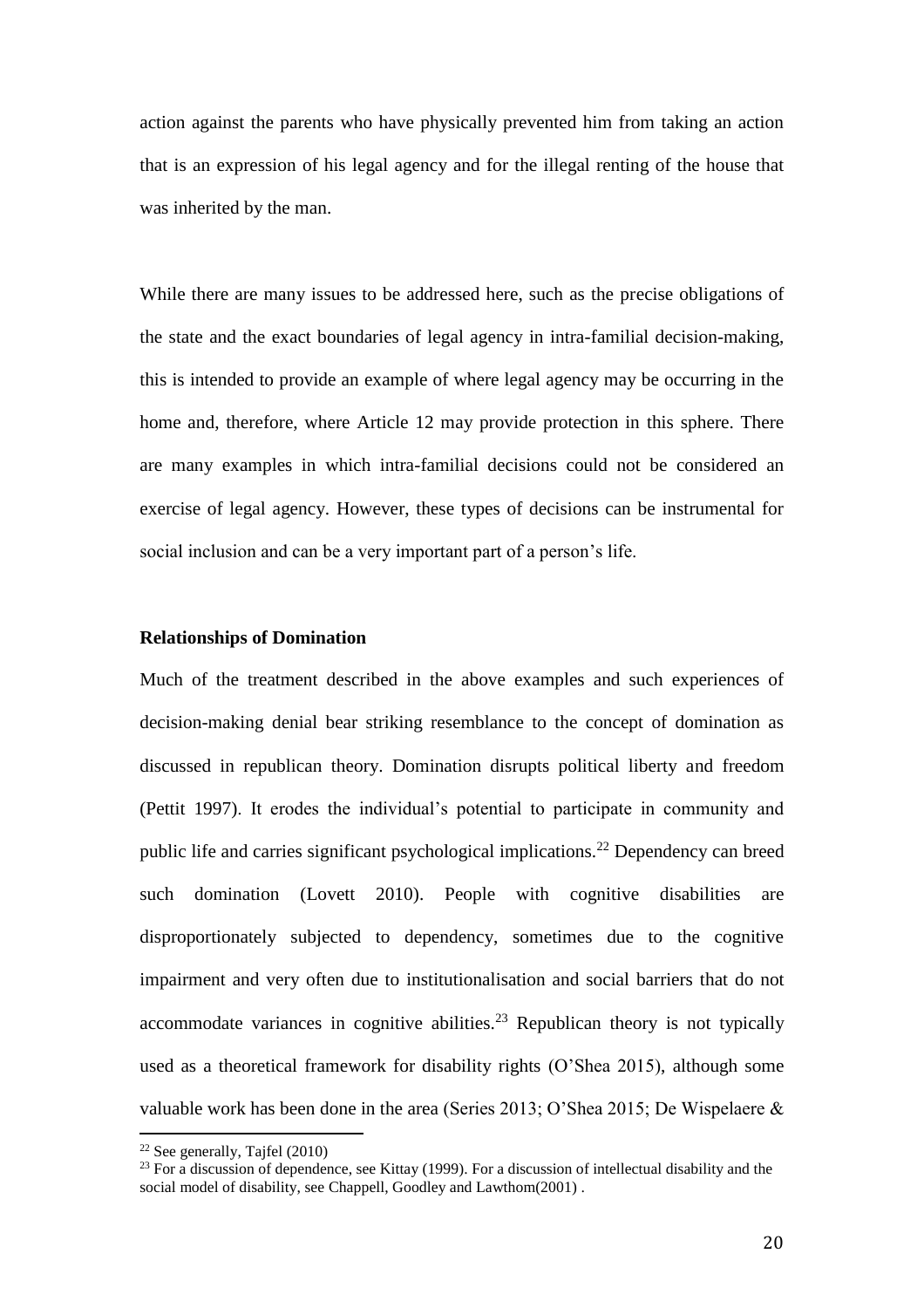Casassas 2014). However, we have chosen to use it here because of the parallels we have identified between theories of domination and the lived experience of disability<sup>24</sup> and because we are interested in identifying how such political theories can and should be used to analyse the situation of people with disabilities in our legal systems.

It is important to note that in this discussion of dependence and domination, we are not assuming that such relationships must exist or are an inherent part of disability.<sup>25</sup> In fact, elsewhere, Arstein-Kerslake (2014) argues that dependency can be empowering, when certain principles are respected, including equality between the parties and a mutual respect for the moral and legal agency of both parties. The discussion we engage in here, is addressing the role of dependency in relationships of domination, which can happen in the lives of people with or without disability. We are particularly highlighting the lives of people with disability and the situations in which we have identified that may place people with disabilities at particular risk of experiencing domination.

Non-domination has been discussed in republican theory as an essential component of freedom. Theorist Frank Lovett (2010) gives an account of domination that is useful for this analysis in his book, *A General Theory of Domination and Justice*. He focuses on issues of dependency and social justice, which were largely overlooked by other theorists. Lovett (2010) draws on the work of Philip Pettit (1997), who's work, *Republicanism: A Theory of Freedom and Government*, defines political liberty or freedom as non-domination. Lovett defines domination as "a condition suffered by persons or groups whenever they are dependent on a social relationship in which

<sup>&</sup>lt;sup>24</sup> These parallels have also been identified by Tom O'Shea (2015).

<sup>&</sup>lt;sup>25</sup> Special thanks to Tina Minkowitz for her insights on this issue.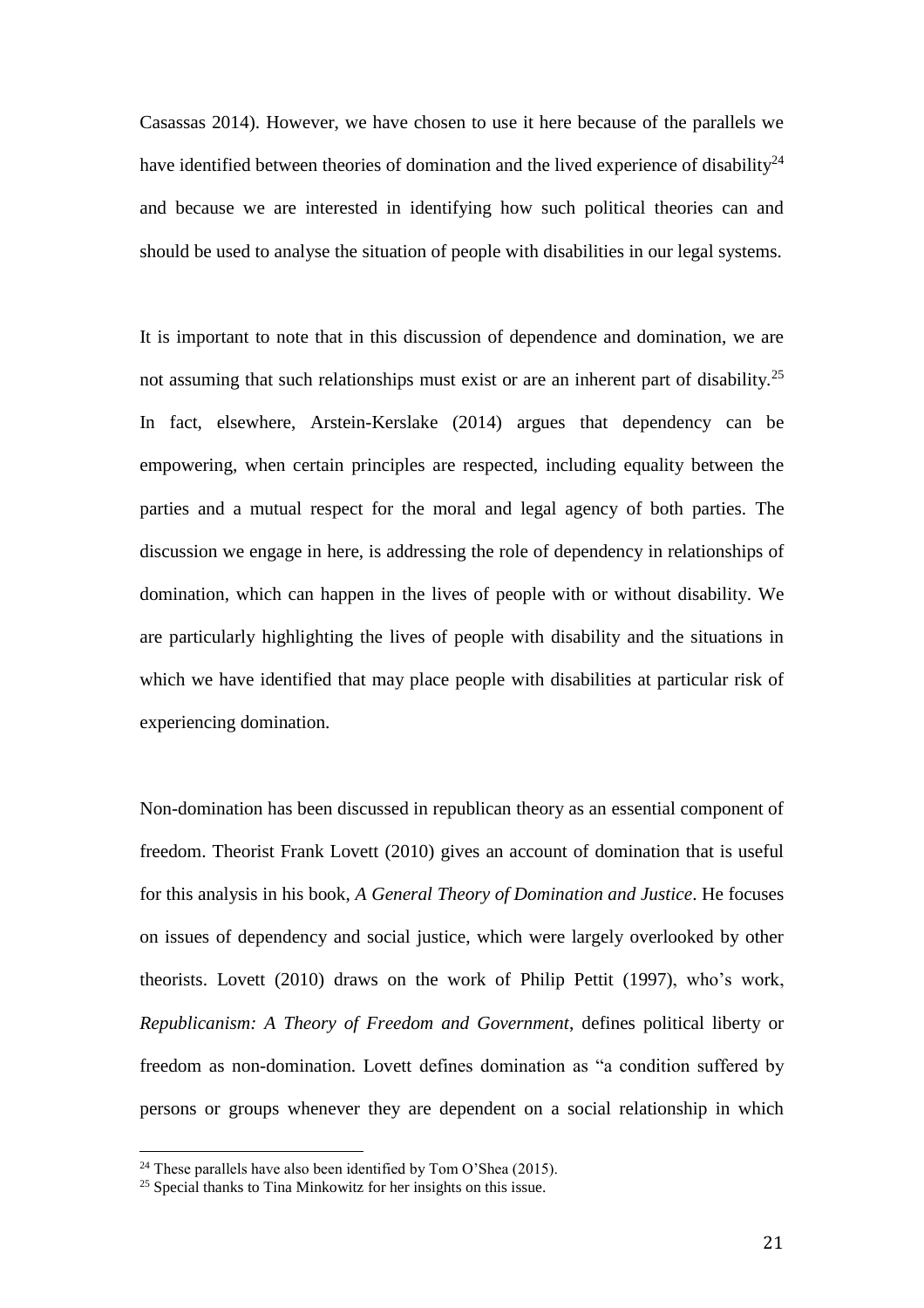some other person or group wields arbitrary powers over them." (2010, p.20) Domination requires dependency because without dependency there is nothing holding the individual under the domination, nothing preventing them from escaping the domination (Lovett 2010).

Social justice can minimise domination (Lovett 2010). The right to legal agency in Article 12 of the Convention on the Rights of Persons with Disabilities may be a powerful social justice tool to accomplish this. In recognizing the right of all individuals, regardless of disability, to exercise legal agency, it removes the power from the dominant party and places it back in the hands of the individual. Above, we have explored what an exercise of legal agency is, in order to understand what is protected by Article 12. Here we apply that definition and explore it in the context of relationships of domination.

We argue that when an individual is experiencing domination, they are forced to exert legal agency at a higher rate than people who are not experiencing domination. This is because when an individual is experiencing domination, they may need to exert legal agency to get even minor decisions enforced in the face of the dominating party. If an individual is not experiencing domination they are largely free to make minor decisions without interference. People experiencing domination may be prevented, overtly or insidiously, from engaging or enforcing such decisions. For this reason, when attempting to realise such a decision, the individual under domination may be forced to exert legal agency against the dominating party. People with disabilities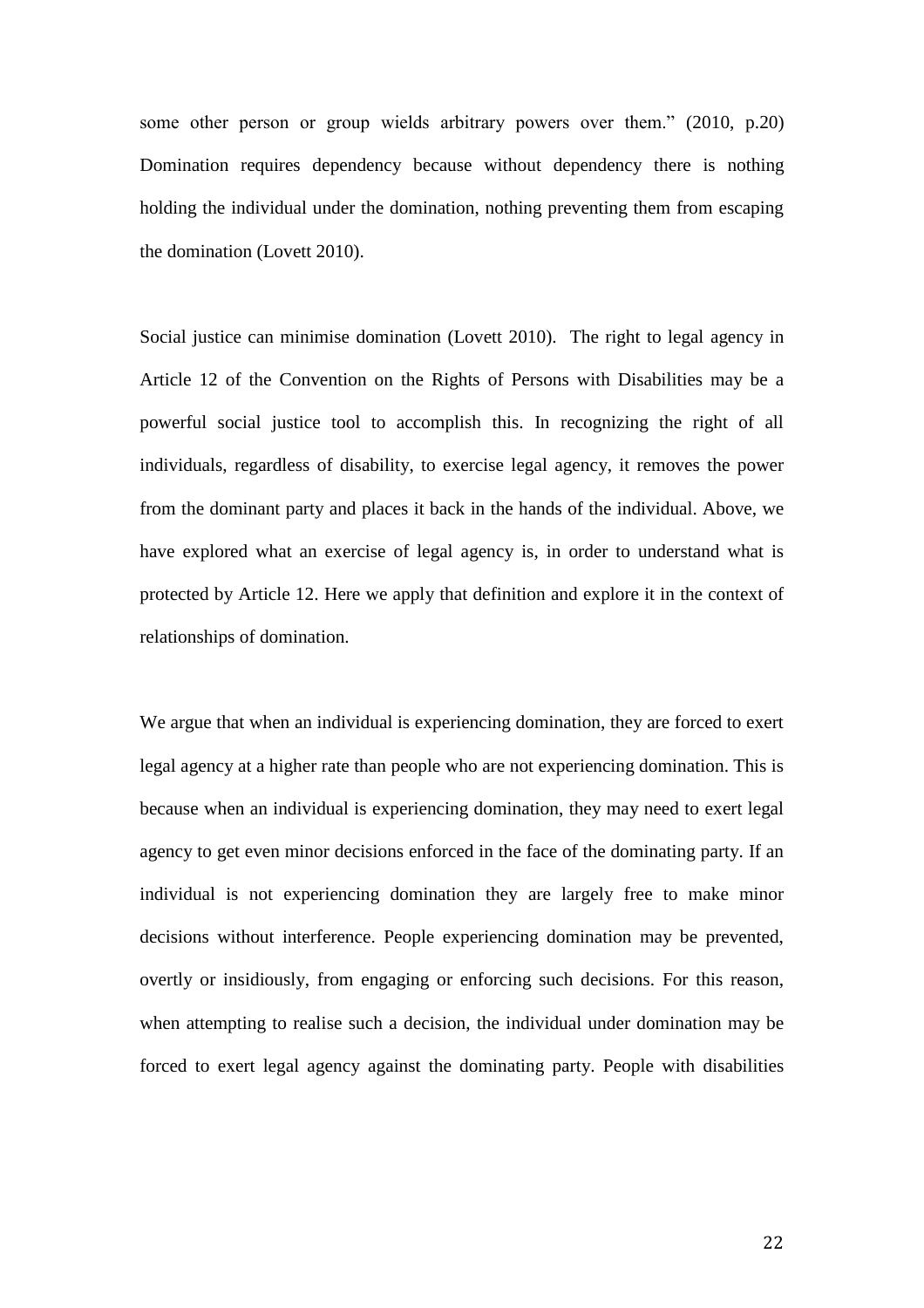experience domination at disproportionately high rates<sup>26</sup> and therefore may be exerting legal agency, protected by Article 12, at higher rates.

Dependence has been defined in multiple ways. Lovett (2010) follows the tradition of many social theorists and defines dependence broadly as a social relationship that is not voluntary. He articulates the level of dependency as predicated on the overall cost of exiting the social relationship (Lovett 2010). This cost is defined from the subjective point of view of the individual experiencing dependency. In other words, if an individual perceives a great cost in exiting a particular relationship, they may be considered dependent on that relationship, regardless of whether their perception is accurate (Lovett 2010). Eva Kittay (1999) gives a narrower account of dependence that only includes the situation in which one individual depends on another for her basic needs. Kittay (1999) uses this definition specifically in relation to people with disabilities. However, for the purpose of identifying the exercise of legal agency within a relationship of dependence, it may be more useful to use the more expansive definition embraced by Lovett in order to encapsulate dependence beyond basic needs, such as dependence for social inclusion or financial stability.

In Lovett's (2010) definition, power is wielded arbitrarily when it is exercised based on the whim of the person holding the power. This means that the ability to exercise such power is not effectively constrained by external forces; such as rules, procedures, or goals that are commonly known and understood (Lovett 2010). Conversely, where power is effectively constrained by external forces, it is not arbitrary and, therefore, domination is not present. The external force is effective if it

l

 $26$  For a discussion of disability and oppression, see Charlton (1998).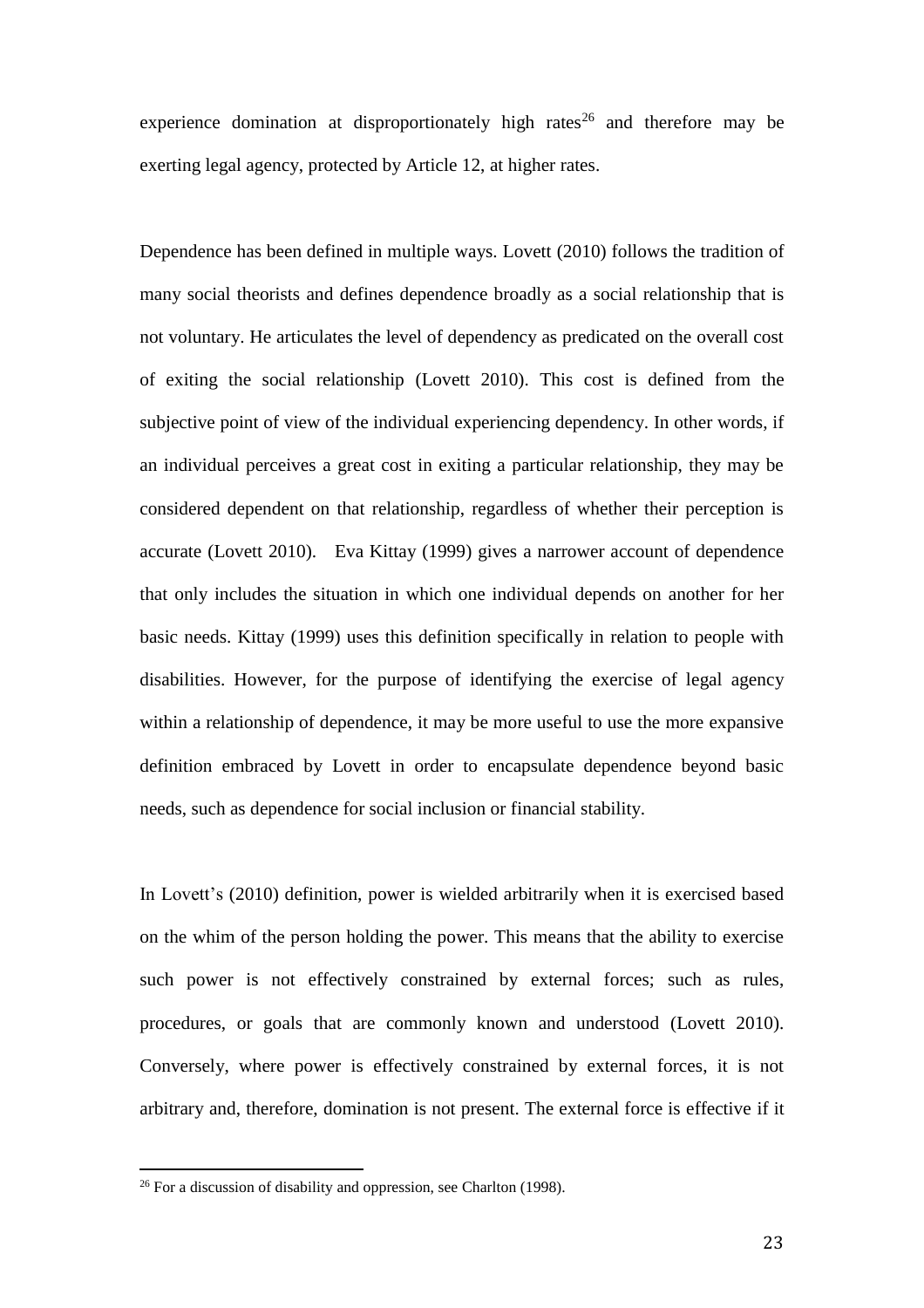has the actual ability to curtail the power. It is external only when its source is outside the power-wielding actor. For example, in general, the rule of law is considered nonarbitrary as long as it is externally controlled by democracy and effective separation of powers. In this way, it is effectively externally constrained by rules, procedures, or goals that are commonly known to all. In contrast, the power wielded by a master over a slave in American Colonial history was arbitrary. Although the law permitted the wielding of such power, it was such a broad remit that masters generally had very little constraints on how they could exert power over slaves. The few constraints that did exist were ineffective because they were often not enforced (Lovett 2010). Therefore, there were no effective external constraints on the power exerted by the master over the slave and such power was arbitrary.

An examination of mental health law and legal capacity law provides evidence that these forms of rules and procedures are not effective constraints of the power that certain actors hold over people with cognitive disabilities. Tom O'Shea (2015) identifies that one reason for this is that key provisions in such law are commonly either ambiguous or uncodified. This allows actors in power, such as courts, to exploit the legislation to arrive at their pre-desired outcome.

Many people with cognitive disabilities also continue to experience a disproportionate amount of dependence in social relationships. This may be due to the nature of an individual's impairment. However, it is more commonly due to social and structural barriers hindering independence (Shakespeare & Watson 1997; Oliver 2004). People with cognitive disabilities may be dependent upon a paid personal assistant or other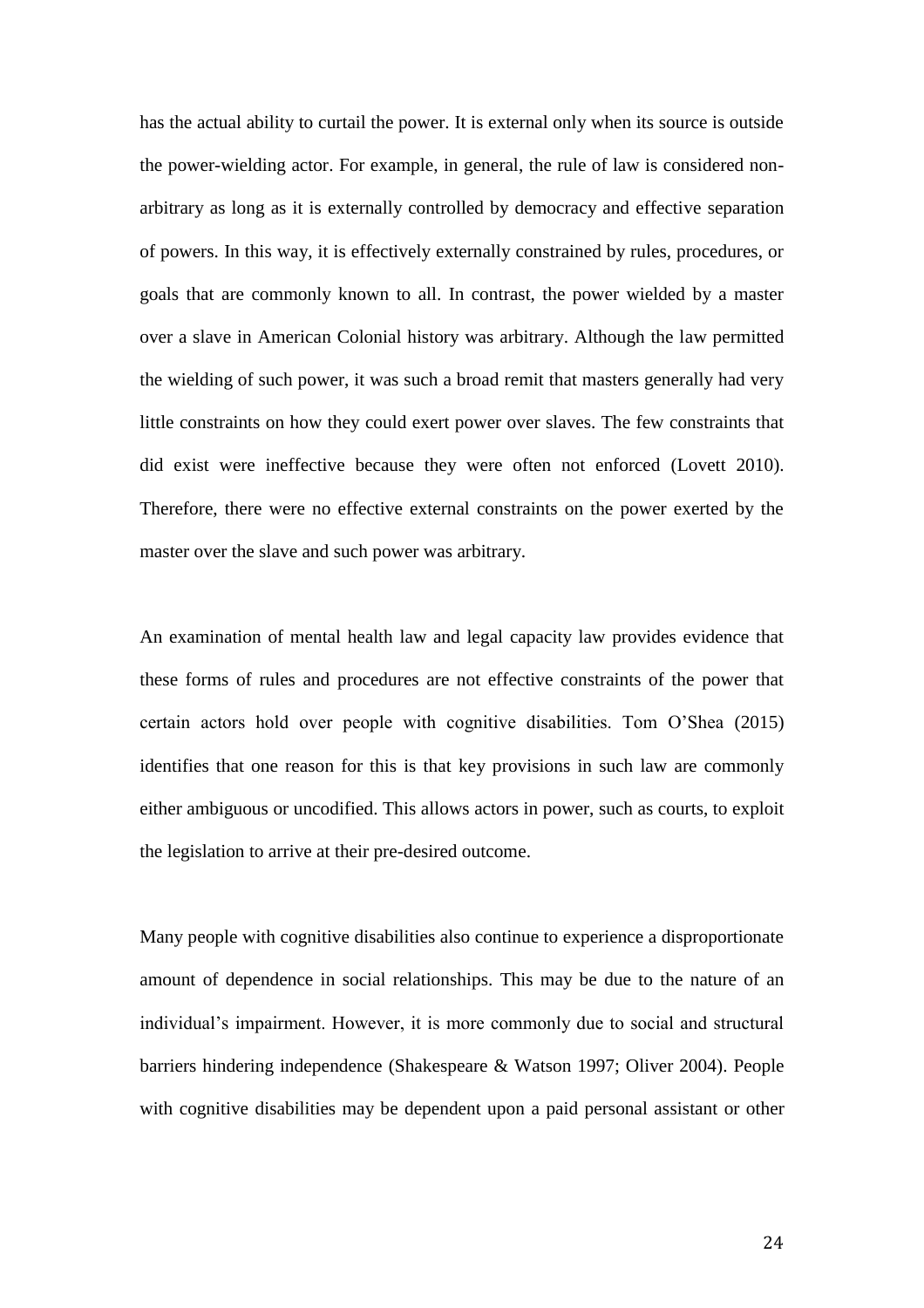support staff; or may be living in a group home and be dependent upon the staff of the home; or may be dependent upon family, friends and community members.<sup>27</sup>

These are relationships of dependence when the relationship is not voluntary – when, from the perspective of the person with disability, the cost of exiting the relationship is too high. For example, a person who needs a personal assistant to complete daily tasks and interact with the community is not in a relationship of dependence with that personal assistant if the individual knows how to easily get a new personal assistant that can adequately and effectively perform the same level of assistance. However, this relationship could rise to the level dependence quite quickly if the individual finds it very hard to find personal assistants; finds it very hard to train personal assistants in the essential tasks; is only provided funding for hiring a certain person or a certain service provider; or for a variety of other reasons. Importantly, many of these relationships of dependence could be avoided with improvements to service provision and changes in government policy around disability benefits and supports for planning and spending those budgets.

In the example above, assume that an individual using the personal assistant is only permitted to hire from one service provider, due to funding restrictions. She has had terrible experiences in the past of personal assistants being poorly trained and unreliable. On more than one occasion she has feared for her life because of the actions of personal assistants when they were not properly trained in driving and operating wheelchair accessible vehicles and when the personal assistant was supposed to provide support in helping her understand her medications and prescribed

l

<sup>&</sup>lt;sup>27</sup> Special thanks to Elizabeth Kamundia for her insights on this issue.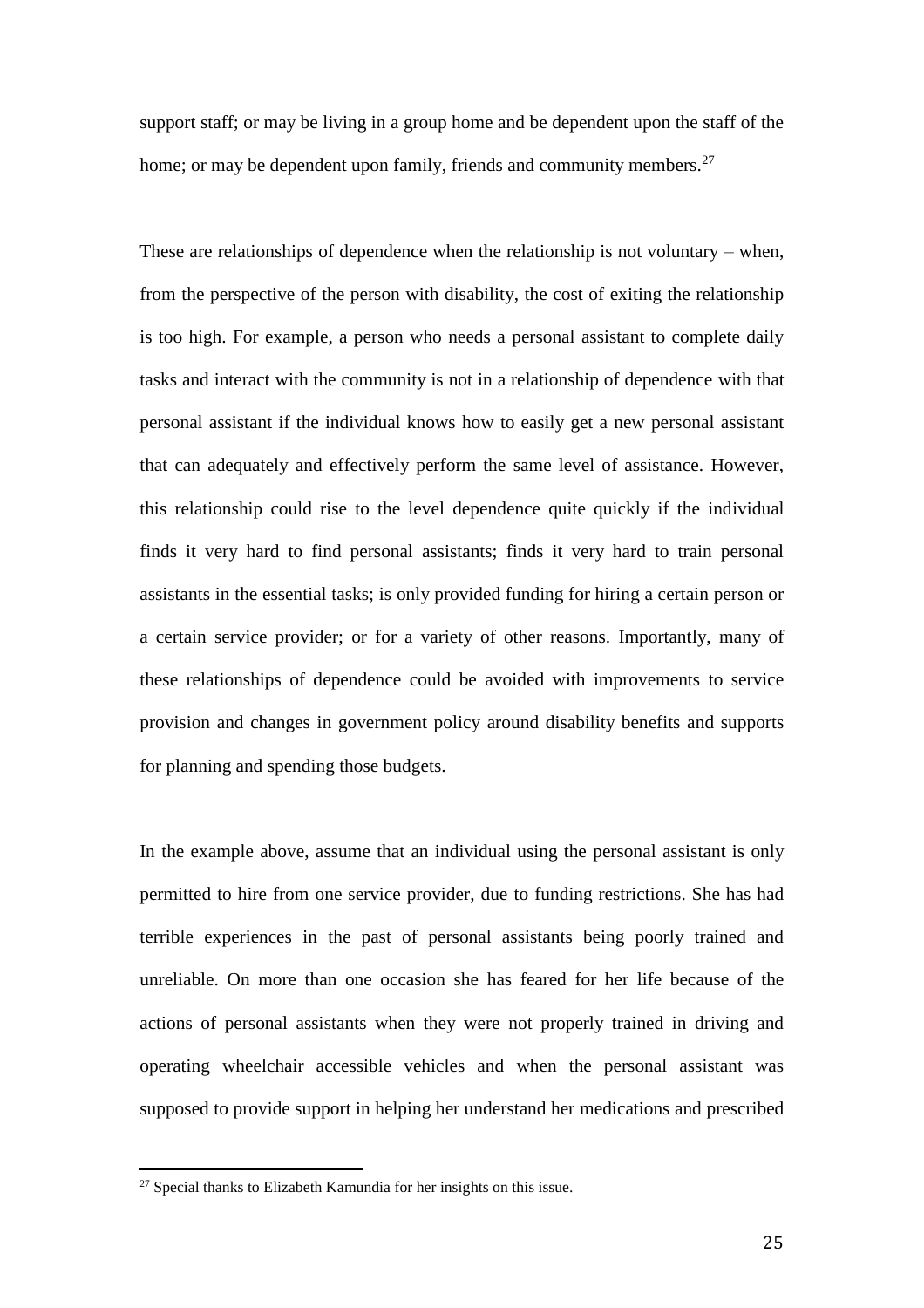doses. She currently has a personal assistant from the only service provider that she can get funding for. She is confident that this personal assistant understands her medications, knows how to drive and operate wheelchair accessible vehicles, and can adequately meet her daily needs and support her to engage in the community and in employment. However, she is also aware that this personal assistant is routinely stealing small amounts of money from her and when he gets frustrated or angry, she sometimes fears that he will act aggressively towards her. She has significant fear of exiting this relationship because of financial constraints as well as concerns around finding someone else to adequately provide personal assistance. From her perspective, the cost of exiting this relationship with her personal assistant is too high. Therefore, the relationship is not voluntary. It is a relationship of dependence.

In the above example, the relationship of dependence arises to the level of dominance if the power wielded by the personal assistant is arbitrary. In other words, when the power is not effectively constrained by external forces. This occurs when the power can be exerted largely on the whim of the individual holding the power and is not effectively constrained by external forces such as rules or procedures. One external force that would help constrain the power of the personal assistant would be a choice of service providers. If the individual using the personal assistant was able to simply switch service providers if one was not working out, this would put an onus on the service provide to make sure that they were competing with the other service provider and delivering a quality service according to the needs and desires of their clients. This is an economic model for providing external constraints on power, which does not exist in our example. Another form of effective external constraint may be management techniques within the service provision organisation that ensure that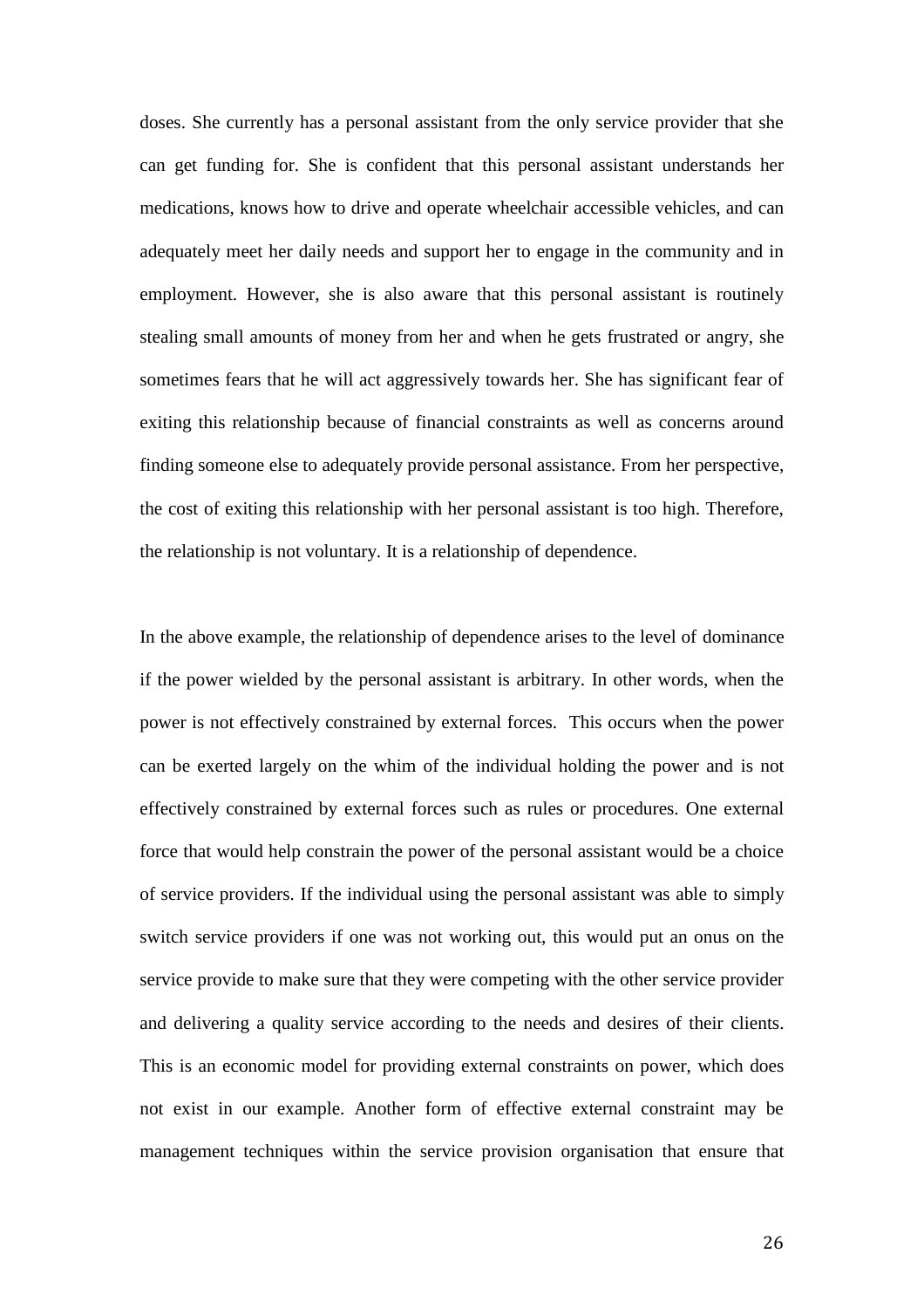individuals using their service have control of that service and are free to hire or fire or change their service at any time. Government funding that goes directly to the individual, as opposed to the service provider, may also provide effective constraint – if proper support is provided to the individual to manage and spend the money. Arguably most importantly, community connectedness is an effective external constraint on power because it allows the individual to be closer to external forces that can provide resources to make exit from a dependent relationship possible; such as better access to information as well as police, friends and family.

In the above example of the individual using a personal assistant, assume that none of these external constraints on the power of the personal assistant exist. The personal assistant wields his power largely at his own whim. This makes the power that he holds arbitrary. Some may argue that rules and procedures that exist within the service provider and law that the service provider is obliged to follow amount to effective external constraints and therefore the power is not arbitrary. However, Lovett (2010) highlights that the constraint is only effective if it actually curtails the power. In the example above, although there may have been laws that are meant to constrain the service provider and rules and procedures within the service provider that are meant to constrain the power of the personal assistants whom are employed by them, none of these constraints are actually significantly curtailing the power of the personal assistant. Therefore, the power wielded by the personal assistant is arbitrary and the relationship is one of dominance.

In such a relationship of dominance, the individual subjected to the dominance is likely forced to exert legal agency in order to overcome the power wielded by the

27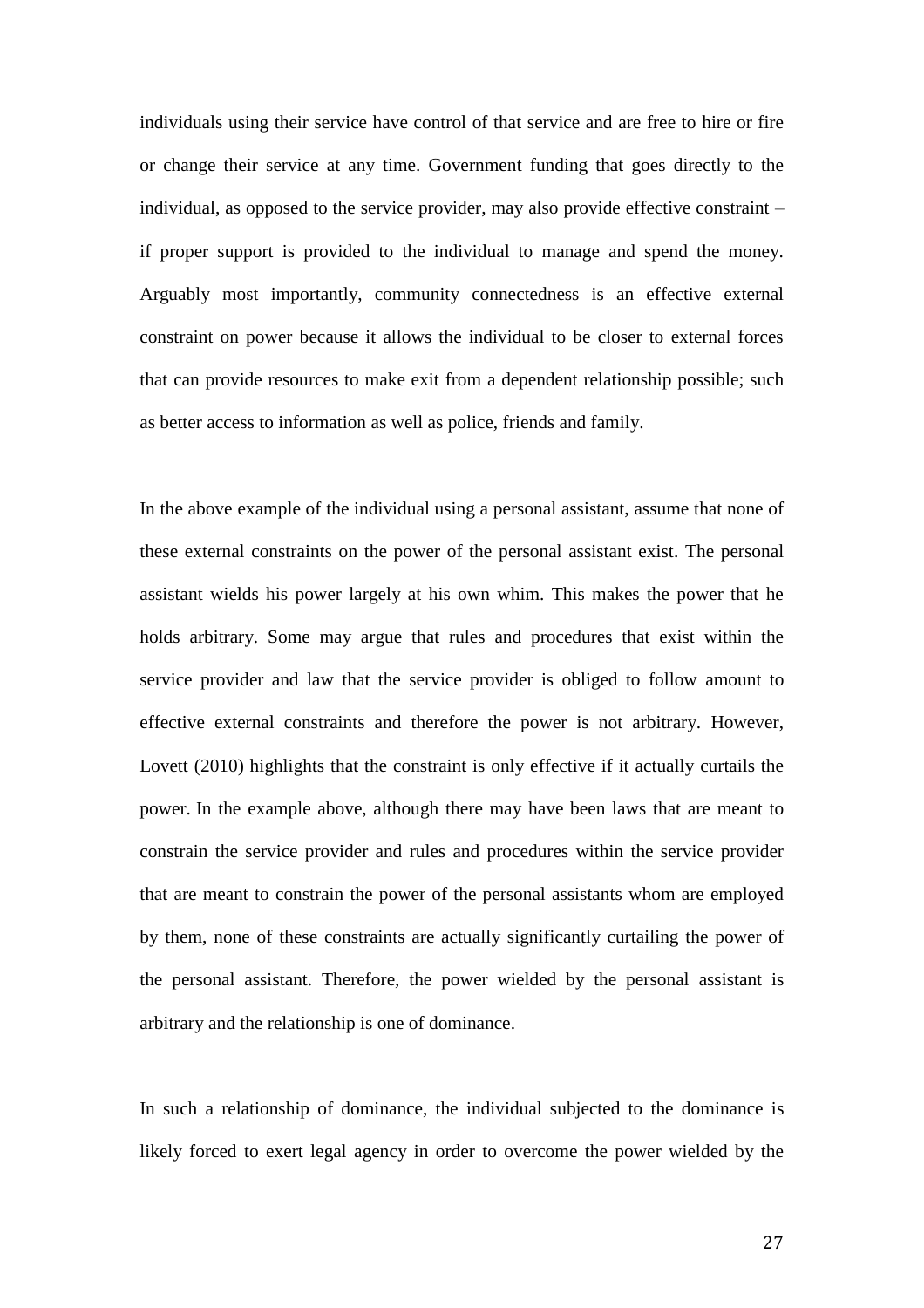dominant party. In fact, the exercise of legal agency may be the only manner in which to enforce a decision against the dominant party because any other external constraints are not effectively curtailing the power of that party. In the example above, if the individual wants to stop the personal assistant from stealing from her, she may need to exert her legal agency in either threatening to or actually pressing criminal charges against him. This is an exercise of legal agency, consistent with the definition above, if she intends to make such threat or press such charges, which have legal consequences. Acting on these intentions would also engage other human rights, such as the right to access justice in Article 13 CRPD (Committee on the Rights of Persons with Disabilities 2014). However, if her legal agency is not recognised, its exercise and the engagement of other human rights becomes impossible. In this way, the recognition of legal capacity and the freedom to exercise legal agency may be the effective external constraint that can release an individual from a relationship of dominance. Conversely, if the relevant legal capacity law is either sufficiently ambiguous or uncodified, as O'Shea (2015) points out, such law is an ineffective external constraint because it can be manipulated by those in power and the relationship remains one of domination.

The above example is one of a relationship of dominance between two people. It can also occur that there is a relationship of dominance between an individual and a larger group structure;<sup>28</sup> for example, an institutional residential setting. An institution is a structure of dominance if the individual is dependent upon the structure and the power that the structure wields is arbitrary. A relationship of dependence is consistent with

<sup>&</sup>lt;sup>28</sup> Lovett (2010) rejects the idea that a structure itself can be in a relationship of domination. Instead he contends that there must always be agents of such a structure which are actually carrying out the domination. He does, however recognise that a group of people could be in a relationship of domination. In this section of the article, we are discussing the institutional group structure as the party exerting domination over the individuals living within that structure.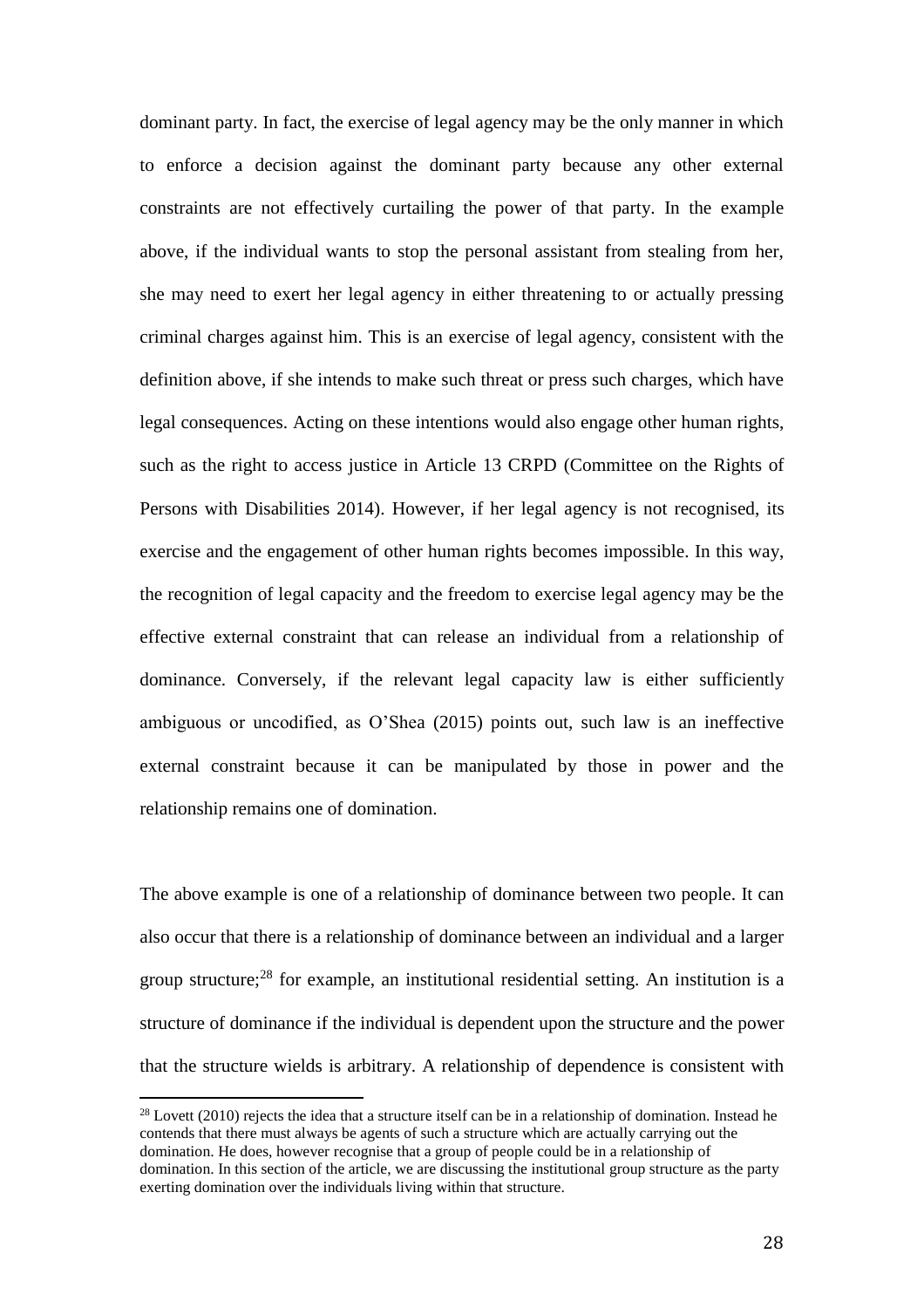most institutional structures. It is common that the individual's placement within the institution is not voluntary. Even for individuals who enter voluntarily into institutional settings they are often dependent upon those structures because of an actual or perceived high risk of exit. For example, when the only support services offered for people with disabilities is that of an institutional setting. The choice between no support and life in an institution is usually no choice at all for people with support needs. The power of that institutional structure on the individual is arbitrary if there is no effective external constraint on it. While there may be rules and procedure within the institution and legislation or regulation applicable to the institution, it is possible that the actual power wielded over an individual by that institutional structure is not effectively constrained. First the rules and procedures within the institution are not effectively constrained because they are not external to the structure. The laws and regulations external to the institution are only effective constraints if they actually curtail the power that the institution wields over the individual.

It can be argued that the only effective curtailing of the power of the institution over the individual is an external law or regulation that effectively obliges the institution to respect and uphold the will and preference of the individual, as outlined in Article 12(4). Without such constraint on the power of an institutional structure, the individual's voice is lost and the institution wields power over the individual without limitation based on the desires of that individual. In this way, we argue that the power of an institution is arbitrary where it is not constrained by any obligation to uphold the will and preference of the individuals residing within the institution.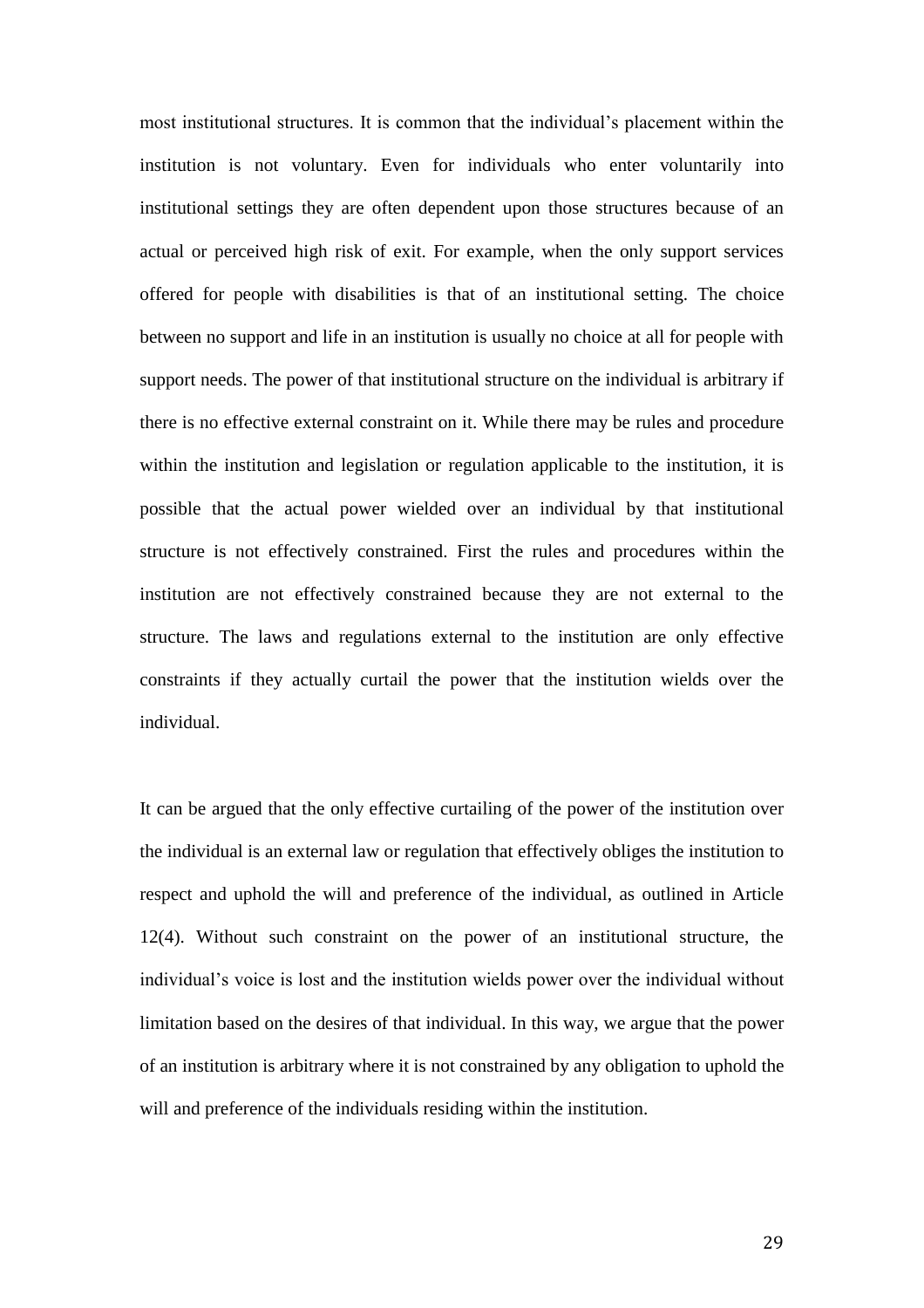An individual living under the dominance of an institutional structure is likely forced to exert or attempt to exert legal agency for even small daily decisions. This is because of the dominant institutional structure has no obligation to recognise the decision-making of the individual or to realise her will or preferences. For example, in such a setting, where an individual wants to decide herself what time to get up and what to eat, she may be forced to act against the oppressive institutional structure in order to have these wishes realised. She may do this by having another individual outside the institutional structure act on her behalf to negotiate with the institution to arrange such a schedule for her, or she may exhibit behaviors of resistance to demonstrate a desire for change, or she may specifically threaten legal action. All of these actions are those that the individual intended and may have legal consequences, which fits in with the definition of legal agency above. Therefore, the content of these actions are protected by Article 12. In this way, people living under the dominance of an institutional structure are often exerting legal agency even in daily decisionmaking. This exertion of decision-making power likely does not rise to the level of effectively curtailing dominance because the dominant relationship stays in place beyond that single exertion of legal agency.

O'Shea identifies this domination in daily decision-making as 'micro-domination.' He defines this as, 'the capacity for decisions to be arbitrarily imposed on someone, which, individually, are too minor to be contested in a court or a tribunal, but which cumulatively have a major impact on their life.' (2015, p.4) O'Shea (2015) quotes the following experience of Darby Penny (1994 cited by O'Shea 2015, p.29) in a psychiatric institutional setting: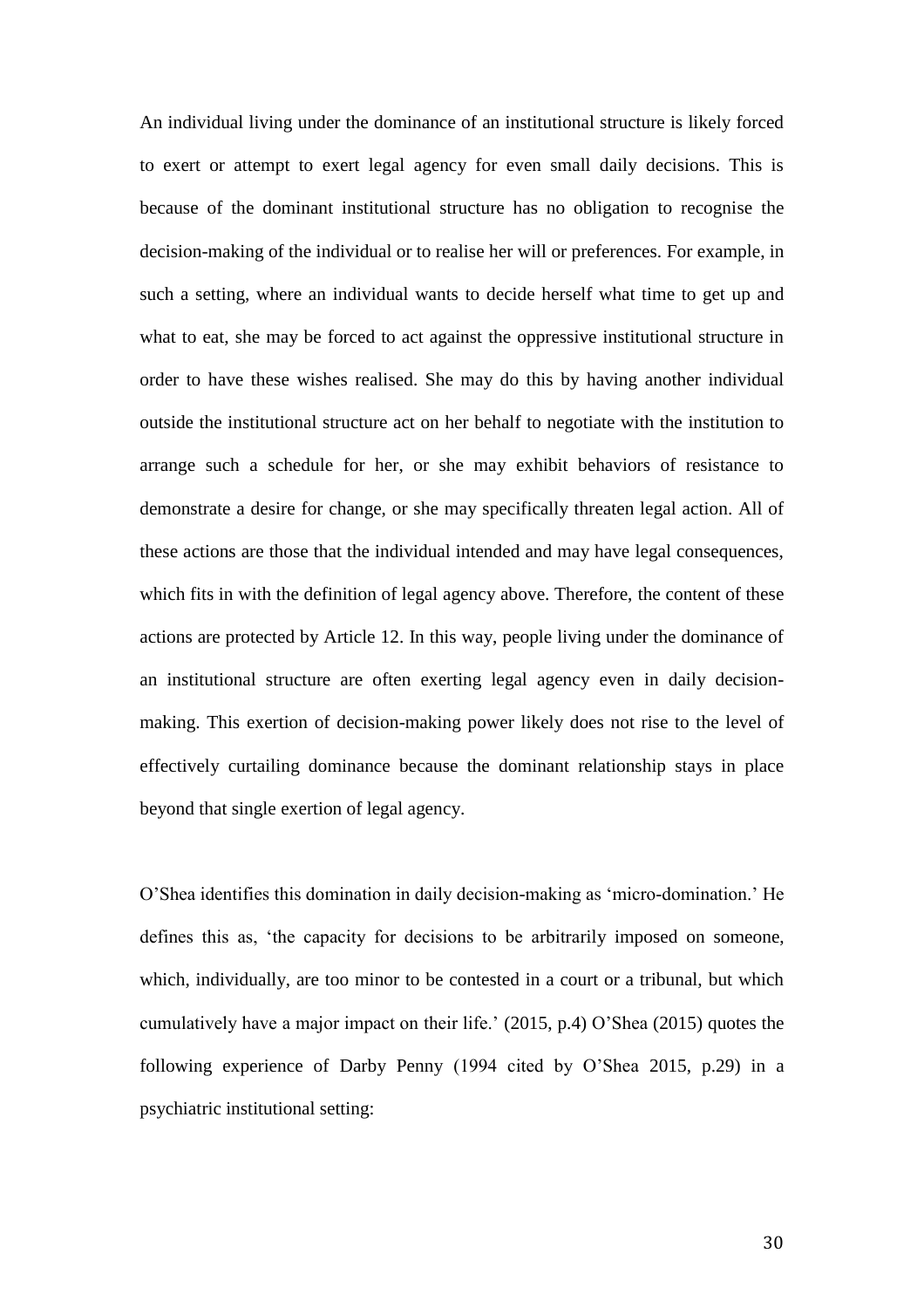'. . . most of the interference with choice actually occurs in much more mundane, routine, noncrisis kinds of matters. Things like when we eat, when we're allowed to use the telephone, who we can associate with, and what we do with our time. [. . .] I really believe that that's where the most of us have felt the most intruded upon and where the lack of choice has really been a burden to us over the years.'

O'Shea (2015) also quotes the findings of a recent study on individuals with cognitive disabilities in residential care. It found that residents 'were dependent on staff for most of their daily needs, and sometimes reported being at the whim of staff moods, behavior, and attitudes. [. . .] Support staff had control over every aspect of the lives of participants, and the casual denial of participants' requests is demonstrative of how little power and control participants sometimes had.' (Griffith, Hutchinson & Hastings 2013) O'Shea identifies that these 'micro-dominations' are not only sources of ongoing fear and servility of people with cognitive disabilities, but they are also evidence of the failure of our society to provide equality before the law for people with cognitive disabilities (2015, 5). As with the examples of domination identified above, these 'micro-dominations' similarly may force an exertion of legal agency in order for the individual to overcome the domination and to have her daily decisions respected.

There are two important points in relation to domination and legal agency. The first is that the exercise of legal agency can be an effective tool for curtailing dominant power. However, this can only occur where legal capacity legislation is unambiguous (O'Shea 2015) and codifies the right of people with cognitive disabilities to posses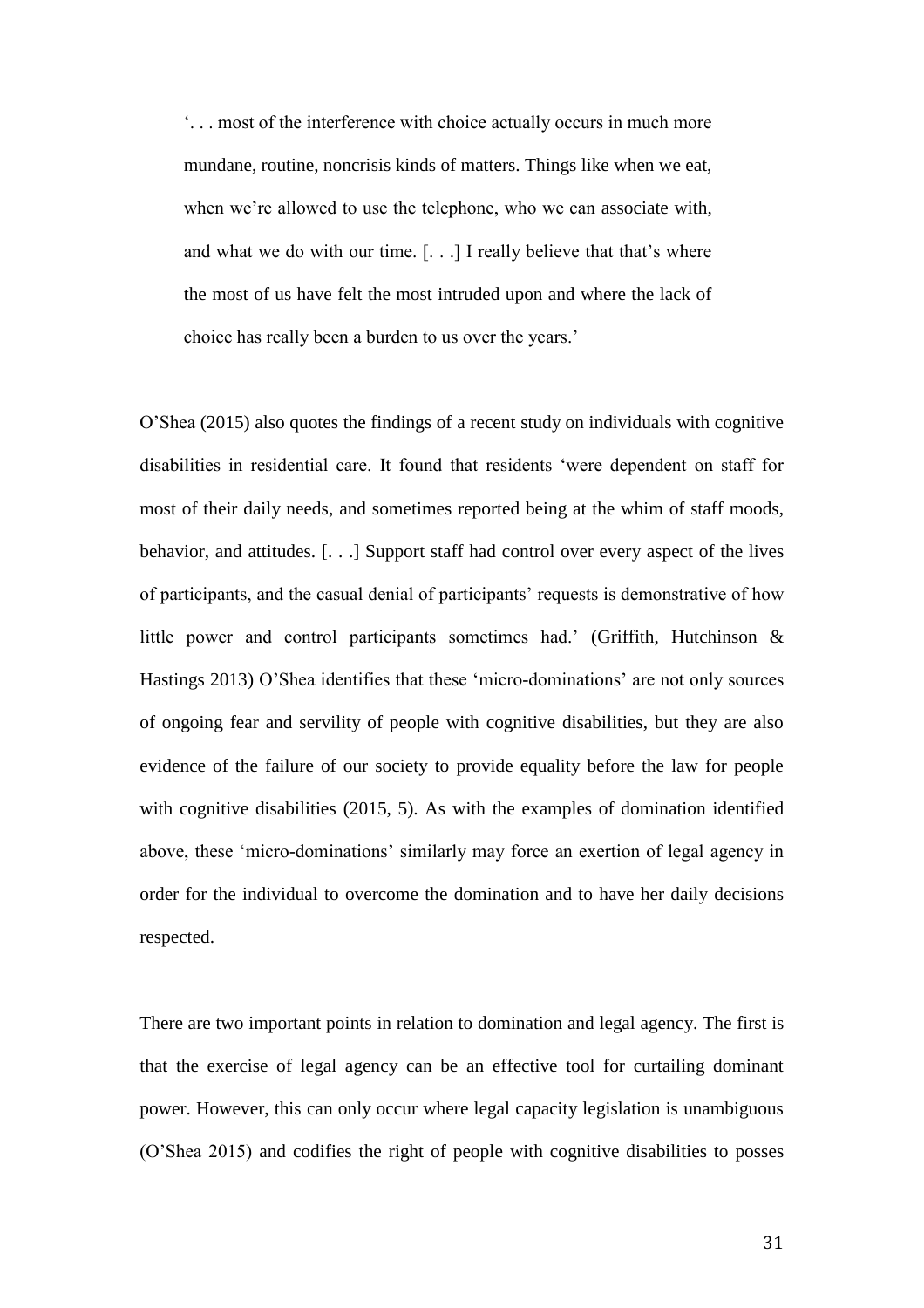and exercise legal capacity on an equal basis with others. The second point is that people living within structures or relationships of dominance may be exerting legal agency even in minute daily decision-making, because it is the only manner in which they can exert any decision-making power. People with disabilities are disproportionately experiencing this because they are more likely to be living in institutional settings. However, this may occur in institutional settings or in more informal settings, such as the family home. This means that Article 12 protects even the daily decision-making of people living in structures or relationship of dominance because they are constantly exerting legal agency or attempting to exert such agency. In both areas, the right to legal capacity may be the social justice tool that could be utilised to liberate the individuals from domination.<sup>29</sup>

# **Conclusion**

 $\overline{a}$ 

Legal scholarship is still developing in the area of the right to legal capacity. This article intends to be a contribution to this ongoing conversation. We have proposed a definition of legal agency and provided examples of when legal agency may be exerted in the lived experiences of disability. In doing this, we have outlined when Article 12 can be called on to protect the decision-making rights of people with disabilities. In our discussion of republican theories of domination, we have attempted to provide an analysis of the situation of some people with disabilities based on a theoretical framework that is broadly applicable and widely respected. We have done this to demonstrate the disproportionate amount of oppression that people with disabilities are experiencing and to highlight its commonalities with 'mainstream' theories such as republican theories of domination.

 $29$  O'Shea's (2015) work supports this from a philosophical perspective by arguing that 'the problems of usurpation and deskilling that disability throws into sharp relief might find promising remedies in a participatory republican politics of self-emancipation.'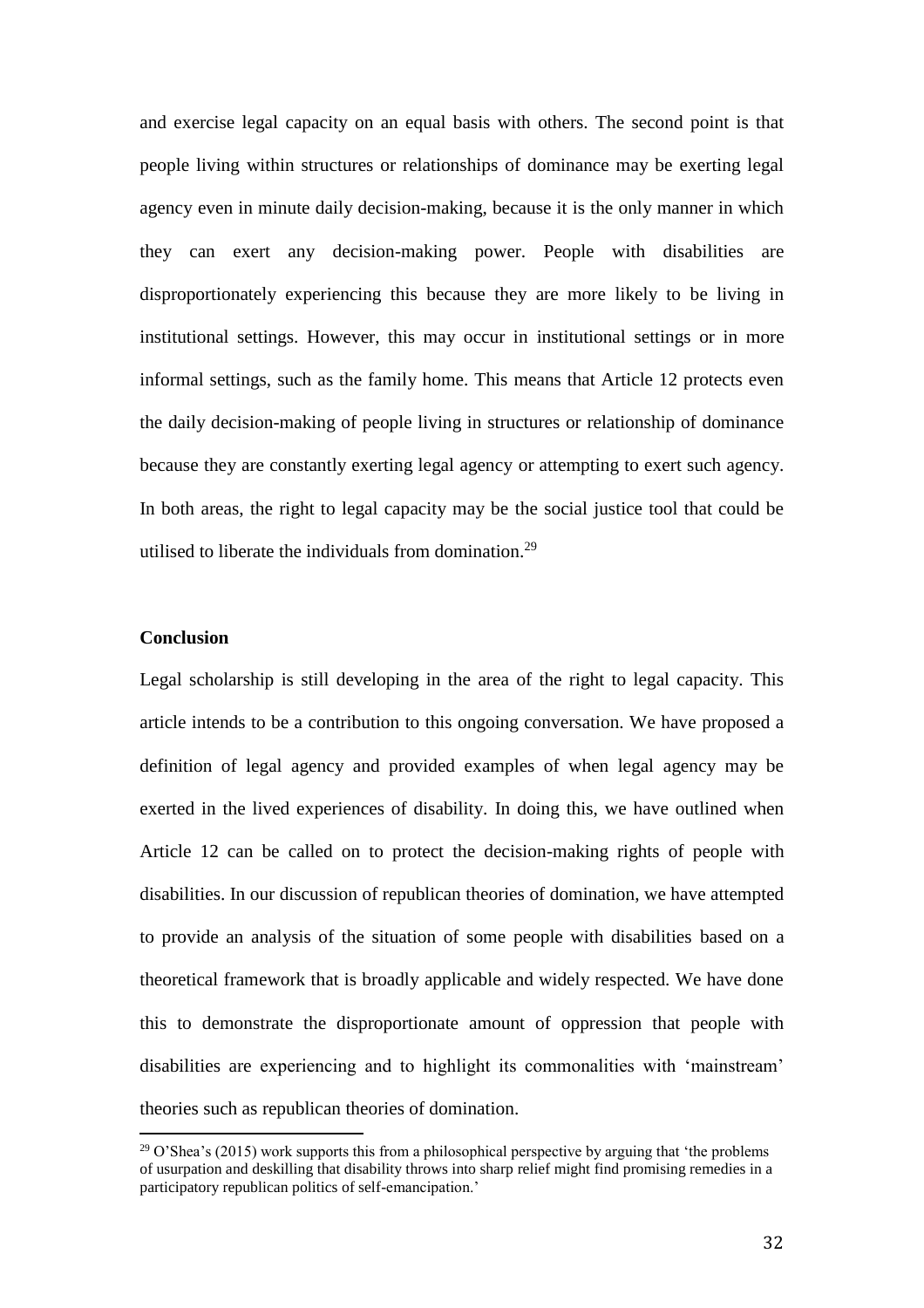Our primary concern in this article is to identify when we can rely on the protections of Article 12 to trigger a state obligation to provide access to support for individual decisions. Instinctively, we felt that daily decision-making of people with disabilities living in oppressive settings must be protected by Article 12. While the realisation of Article 19 CRPD would address many of the human rights violations experience by people in these settings, Article 12 must also be engaged here to ensure that individuals in these settings have access to the support they require to exercise legal agency to give effect to decisions made in these settings. In this article, we have attempted to provide an argument for such protection. We hope that policy-makers, practitioners, and agents of social change can use our argument and our definition of legal agency to better implement Article 12. We welcome a continued discussion in this area as well as any law and policy reform leading to greater protection of the decision-making rights of people with disabilities.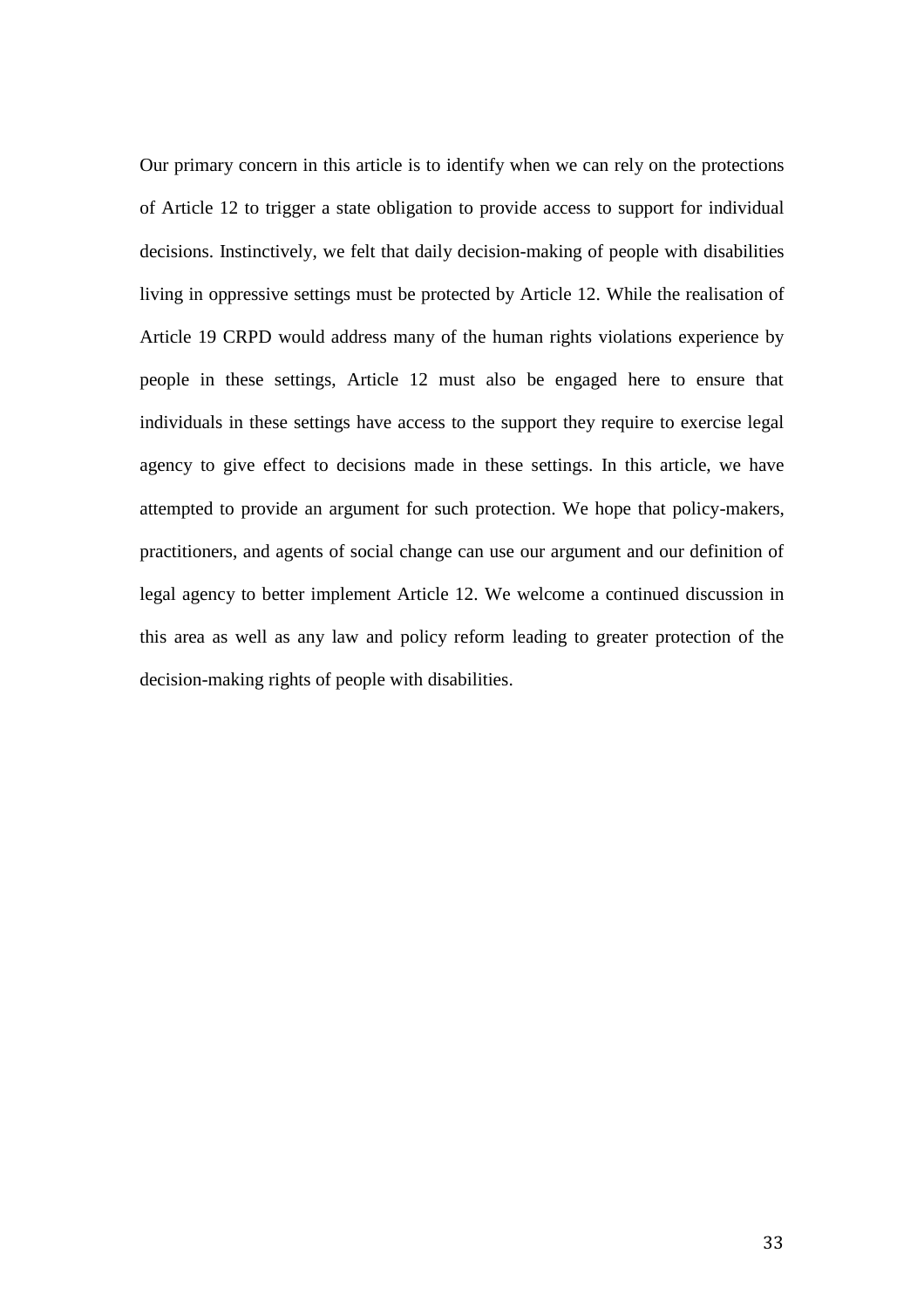#### **Bibliography**

- Anscombe, Gertrude Elizabeth Margaret (1957) *Intention.* Cambridge Mass.: Harvard University Press.
- Arstein-Kerslake, Anna (2016) 'An empowering dependency: exploring support for the exercise of legal capacity' *Scandinavian Journal of Disability Research* 18(1): 77-92.
- Arstein-Kerslake, Anna and Flynn, Eilionóir (2016) 'The General Comment in Article 12 of the Rights of Persons with Disabilities: A Roadmap for Equality before the Law' The International Journal of Human Rights 20(4): 471-490.
- Bach, Michael and Kerzner, Lana (2010) 'A New Paradigm for Protecting Autonomy and the Right to Legal Capacity' Ontario, Law Commission of Ontario.
- Brammer, Alison (2012) 'Inside the Court of Protection' *The Journal of Adult Protection* 14(6): 297-301.
- Bratman, Michael (1999) *Faces Of Intention: Selected Essays On Intention And Agency*. Cambridge, Cambridge University Press.
- Bratman, Michael E. (1990) 'What is intention?' in Philip R. Cohen, Jerry L. Morgan and Martha E. Pollack (eds) *Intentions in communication.* Cambridge Mass.: Massachusetts Institute of Technology Press, 15-32.
- Brosnan, Liz and Flynn, Eilionóir (2017) 'Freedom to Negotiate: A Proposal Extricating 'Capacity' From 'Consent' *International Journal of Law in Context* 13(2): forthcoming.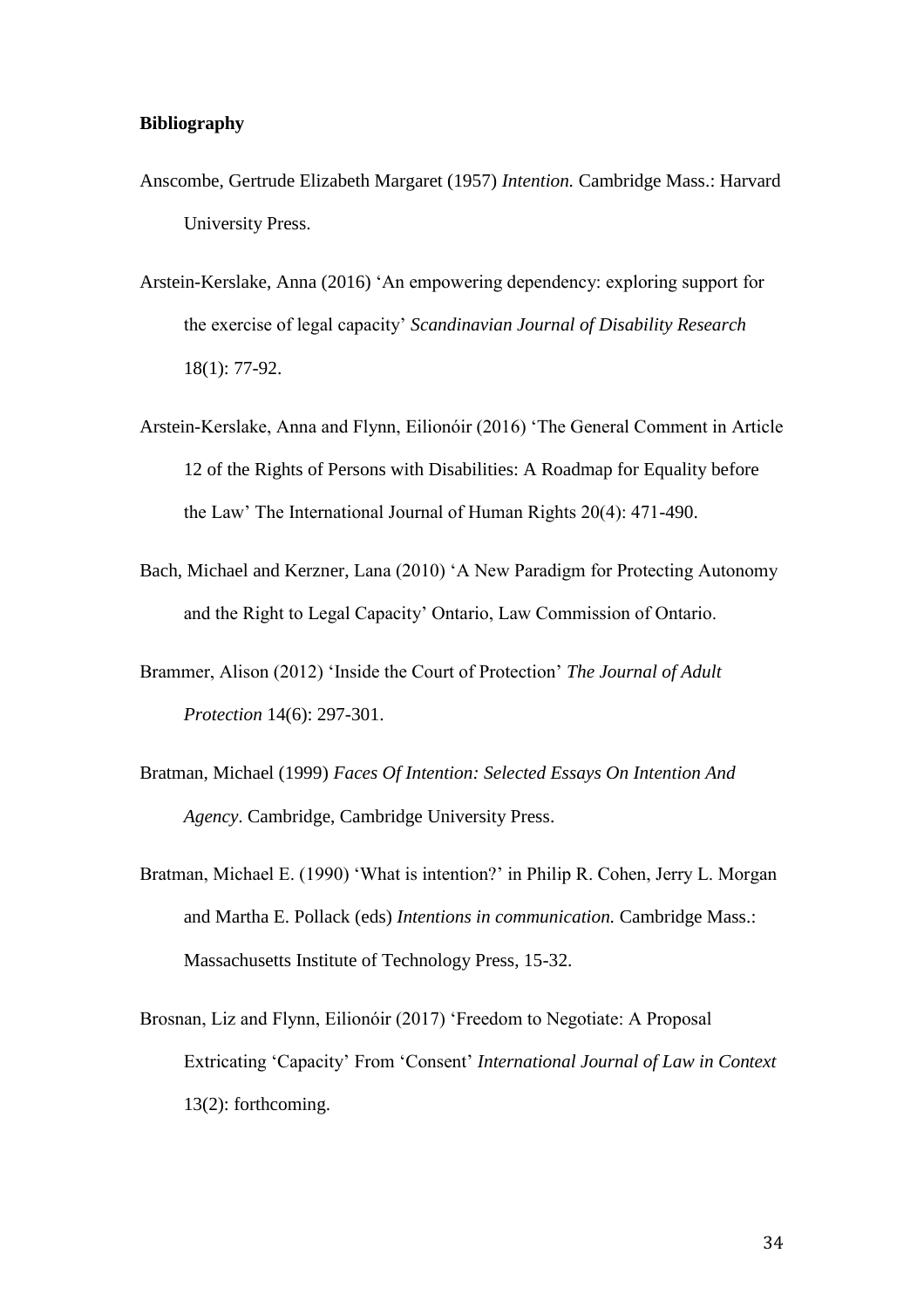- Chappell, Anne Louise, Goodley, Dan and Lawthom, Rebecca (2001) 'Making connections: the relevance of the social model of disability for people with learning difficulties' *British Journal of Learning Disabilities* 29(2): 45-50.
- Charlton, James I. (1998) *Nothing about us without us: Disability oppression and empowerment*. Berkeley & Los Angeles: University of California Press.
- Cohen, Philip R. and Levesque, Hector J. (1990) 'Intention is choice with commitment' *Artificial intelligence* 42(2): 213-261.
- Committee on the Rights of Persons with Disabilities (2014) General Comment No.1 – Article 12: Equal Recognition Before the Law. UN Doc. No. CRPD/C/GC/1, adopted at the  $11<sup>th</sup>$  Session.
- de Bhailís, Clíona and Flynn, Eilionóir (2017) 'Recognising Legal Capacity: Commentary & Analysis of Article 12 CRPD' *International Journal of Law in Context* 13(2): forthcoming.
- De Wispelaere, Jurgen and Casassas, David (2014) 'A life of one's own: republican freedom and disability' *Disability & Society* 29(3): 2402-2416.
- Dhanda, Amita (2006-2007) 'Legal Capacity in the Disability Rights Convention: Stranglehold of the Past or Lodestar of the Future?' *Syracuse Journal of International Law and Commerce* 34: 429-462.
- Edwards, J. L. J. (1958) 'Automatism and criminal responsibility' *The Modern Law Review* 21(4): 375-386.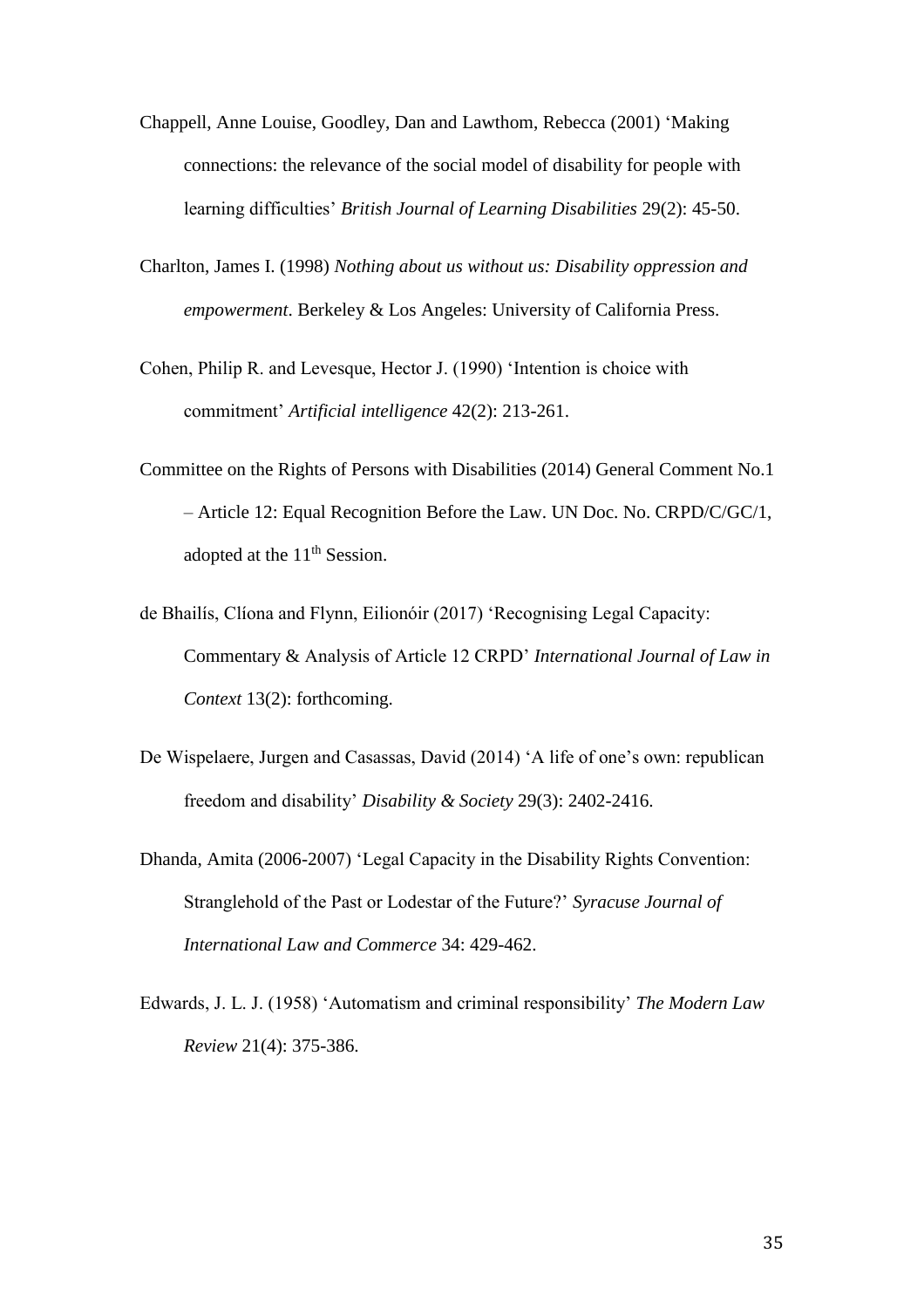Flynn, Eilionóir and Arstein-Kerslake, Anna (2014) 'Legislating Personhood: Realising the Right to Support in Exercising Legal Capacity' *International Journal of Law in Context* 10(1): 81-104.

- Gooding, Piers (2015) 'Navigating the 'Flashing Amber Lights' of the Right to Legal Capacity in the United Nations Convention on the Rights of Persons with Disabilities: Responding to Major Concerns' *Human Rights Law Review* 15(1): 45 -71.
- Griffith, Gemma, Hutchinson, Lisa & Hastings, Richard (2013) '"I'm not a patient, I'm a person": The experiences of individuals with intellectual disabilities and challenging behavior — a thematic synthesis of qualitative studies' *Clinical Psychology: Science and Practice* 20(4): 469-488.
- Kanter, Arlene S. (2012) 'There's No Place Like Home: The Right to Live in the Community for People with Disabilities, Under International Law and the Domestic Laws of the United States and Israel' *Israel Law Review* 45(2): 181- 233
- Kayess, Rosemary and French, Philip (2008) 'Out of Darkness into Light? Introducing the Convention on the Rights of Persons with Disabilities' *Human Rights Law Review* 8(1): 1-34.
- Kittay, Eva Feder (1999) *Love's Labor: Essays on Women, Equality and Dependency*. London: Routledge.
- Kittay, Eva Feder and Carlson, Licia (eds) (2010) *Cognitive Disability and Its Challenge to Moral Philosophy.* West Sussex: Wiley-Blackwell.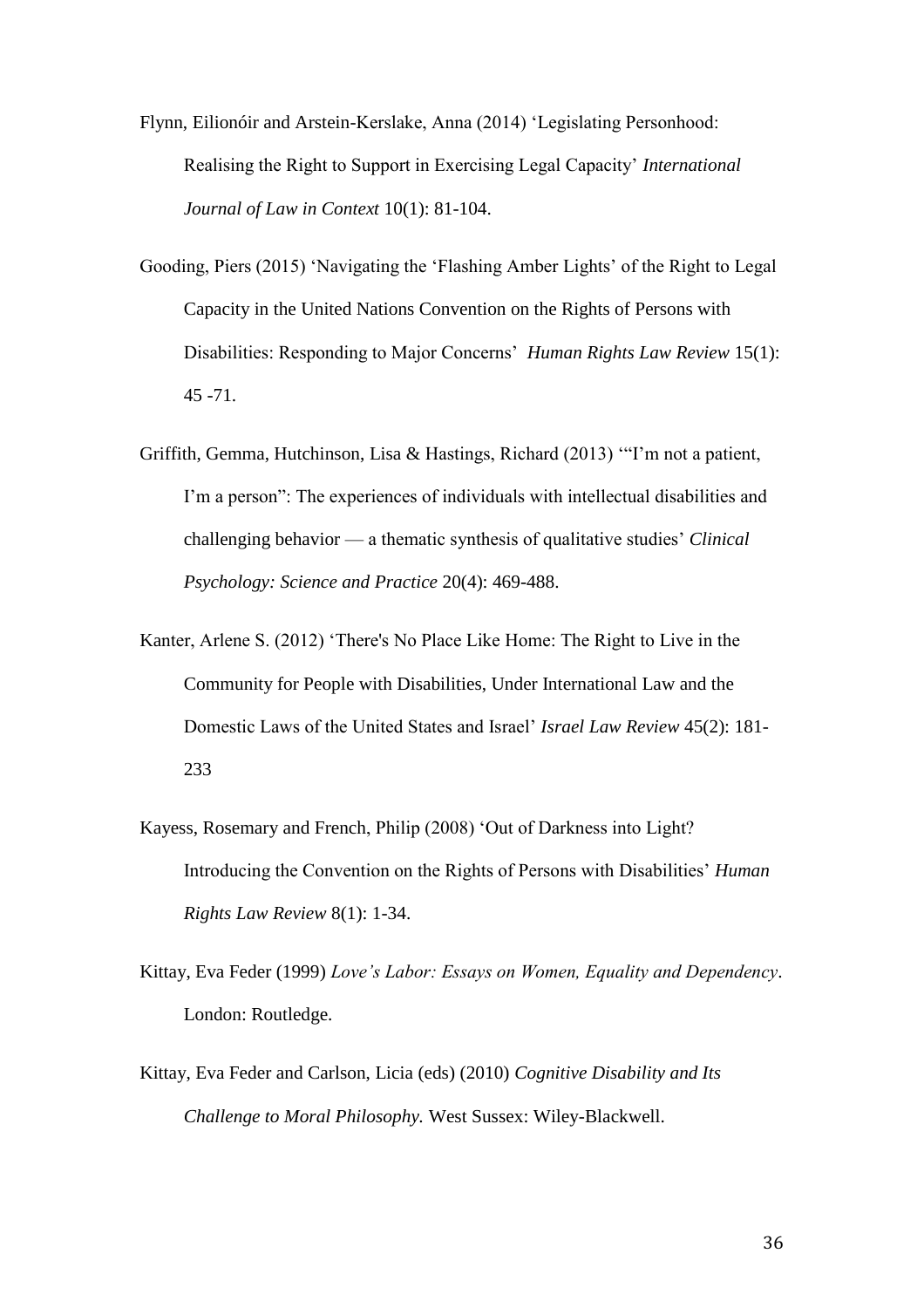- Lehman, Jeffrey and Phelps, Shirelle (2005) *West's Encyclopedia of American Law.* Detroit : Thomson/Gale.
- Lo, Bernard (1990) 'Assessing decision‐ making capacity' *The Journal of Law, Medicine & Ethics* 18(3): 193-201.
- Lovett, Frank (2010) *A general theory of dominance and justice*. New York: Oxford University Press.
- McSherry, Bernadette (2012) 'Legal Capacity Under the Convention on the Rights of Persons with Disabilities' *Journal of Law and Medicine* 20: 22–27.

Minkowitz, Tina (2006-2007) 'The United Nations Convention on the Rights of Persons with Disabilities and the Right to Be Free from Nonconsensual Psychiatric Interventions' *Syracuse Journal of International Law and Commerce* 34: 405-428.

- Nicholson, Timothy RJ, Cutter, William and Hotopf, Matthew (2008) 'Assessing mental capacity: The mental capacity act' *BMJ: British Medical Journal* 336(7639): 322 -325.
- Nussbaum, Martha (2006) *Frontiers of Justice: Disability, Nationality, Species Membership*. Cambridge, Mass.: The Belknap Press of Harvard University Press.
- O'Shea, Tom (2015) 'Disability and Domination: Lessons from Republican Political Philosophy' *Journal of Applied Philosophy* 1 - 16.
- Office of the High Commissioner of Human Rights (2005) Background Conference Document on Legal Capacity (prepared as part of the Ad Hoc Committee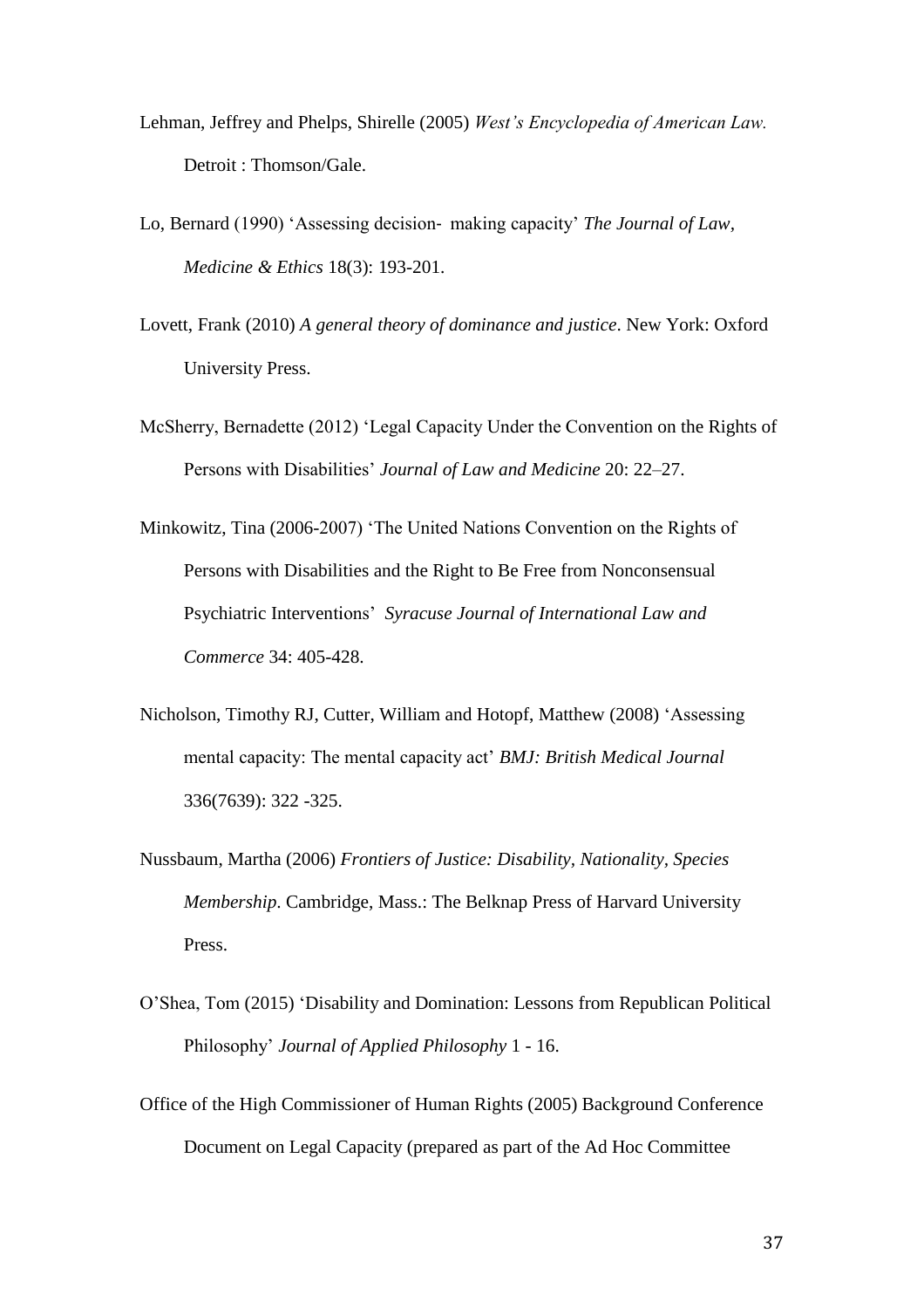deliberations following the fifth session) New York: OHCHR, available at [http://www2.ohchr.org/SPdocs/CRPD/DGD21102009/OHCHR\\_BP\\_Legal\\_Cap](http://www2.ohchr.org/SPdocs/CRPD/DGD21102009/OHCHR_BP_Legal_Capacity.doc) [acity.doc](http://www2.ohchr.org/SPdocs/CRPD/DGD21102009/OHCHR_BP_Legal_Capacity.doc) (assessed 28 October 2016).

- Oliver, Michael (2004) 'The Social Model in Action: if I had a hammer' in Colin Barnes and Geof Mercer (eds) *Implementing the Social Model of Disability: Theory and Research*. Leeds: The Disability Press.
- Owen, Gareth S. et al. (2009) 'Mental capacity and decisional autonomy: an interdisciplinary challenge' *Inquiry* 52(1): 79-107.
- Penney, Darby (1994) 'Choice, common sense, and responsibility: The system's obligation to recipients' in C.J. Sundram (ed) *Choice and Responsibility: Legal and Ethical Dilemmas in Services for Persons with Mental Disabilities*. New York: New York State Commission on Quality Care, 29–32.
- Pettit, Phillip (1997) *Republicanism: A Theory of Freedom and Government*. New York: Oxford University Press.
- Quinn, Gerard (2009) 'A Short Guide to the United Nations Convention on the Rights of Persons with Disabilities' in Gerard Quinn and Lisa Waddington (eds), *European Yearbook on Disability Law: Volume 1.* Cambridge: Intersentia.

Rawls, John (2009) *A Theory of Justice.* Cambridge, Mass.: Harvard University Press.

Rehbinder, Manfred (1970-1971) 'Status, Contract, and the Welfare State' *Stanford Law Review* 23: 941-955.